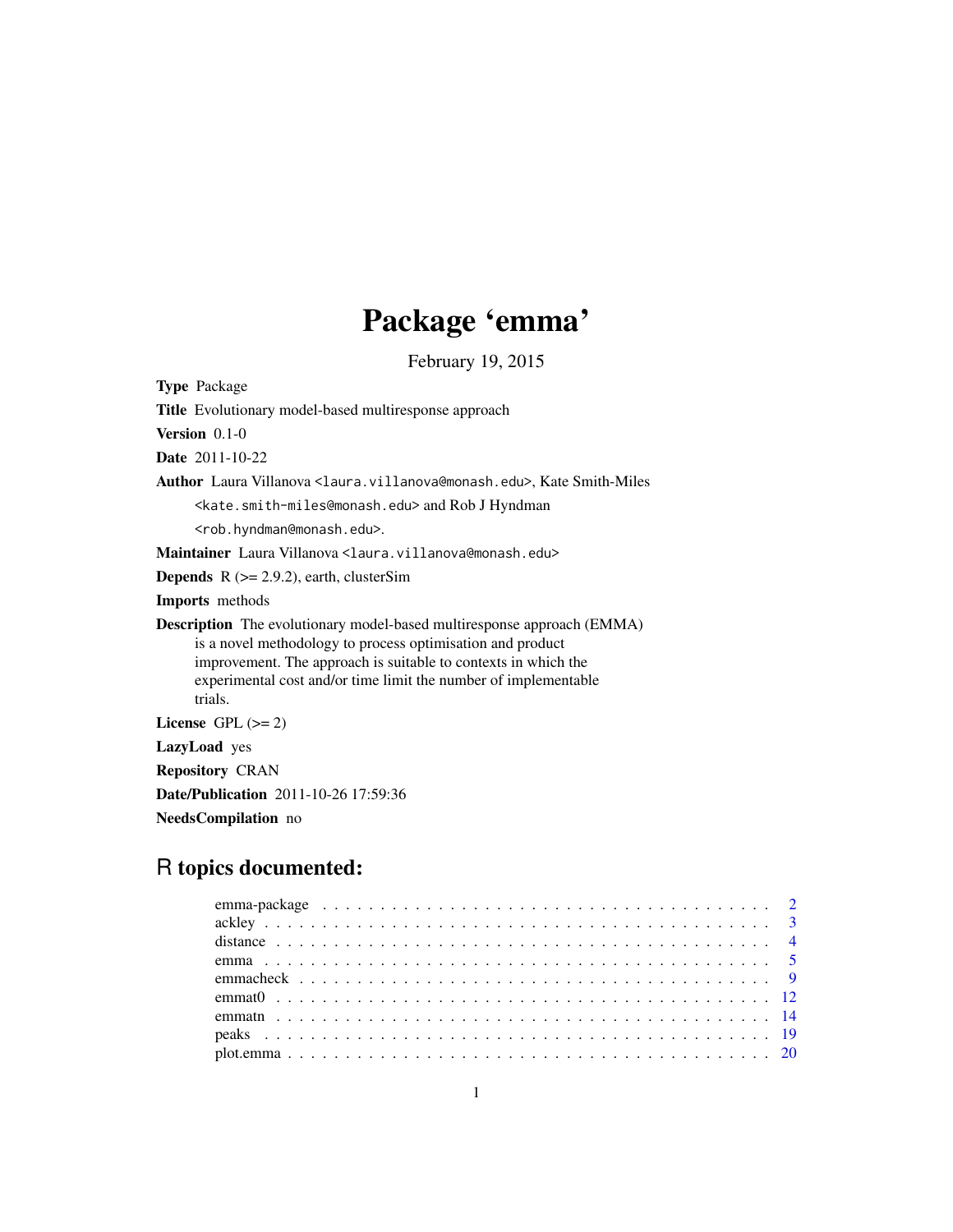#### <span id="page-1-0"></span>**Index** [21](#page-20-0)

emma-package *Designing experiments for process optimization*

#### Description

The evolutionary model-based multiresponse approach (EMMA) is a procedure for process optimization and product improvement. It is particularly suited to processes featuring irregular experimental region due to constraints on the input variables (factors), multiple responses not accomodated by polynomial models, and expensive or time-consuming experiments. EMMA iterativelly selects new experimental points that increasingly concentrate on the most promising regions of the experimental space. The selection of the new experimental points is performed on the basis of the results achieved during previous trials. A multivariate adaptive regression splines (MARS) model and a particle swarm optimization (PSO) algorithm are used to drive the search of the optimum.

# Details

| Package:  | emma          |
|-----------|---------------|
| Type:     | Package       |
| Version:  | 1.0           |
| Date:     | 2011-02-22    |
| License:  | $GPL$ $(>=2)$ |
| LazyLoad: | yes           |

#### Author(s)

Laura Villanova, Kate Smith-Miles and Rob J Hyndman Maintainer: Laura Villanova <laura.villanova@monash.edu>

#### References

Villanova L., Falcaro P., Carta D., Poli I., Hyndman R., Smith-Miles K. (2010) 'Functionalization of Microarray Devices: Process Optimization Using a Multiobjective PSO and Multiresponse MARS Modelling', IEEE CEC 2010, DOI: 10.1109/CEC.2010.5586165

Carta D., Villanova L., Costacurta S., Patelli A., Poli I., Vezzu' S., Scopece P., Lisi F., Smith-Miles K., Hyndman R. J., Hill A. J., Falcaro P. (2011) 'Method for Optimizing Coating Properties Based on an Evolutionary Algorithm Approach', Analytical Chemistry 83 (16), 6373-6380.

## Examples

in.name  $\leq -c("x1", "x2")$ nlev <- c(20, 20)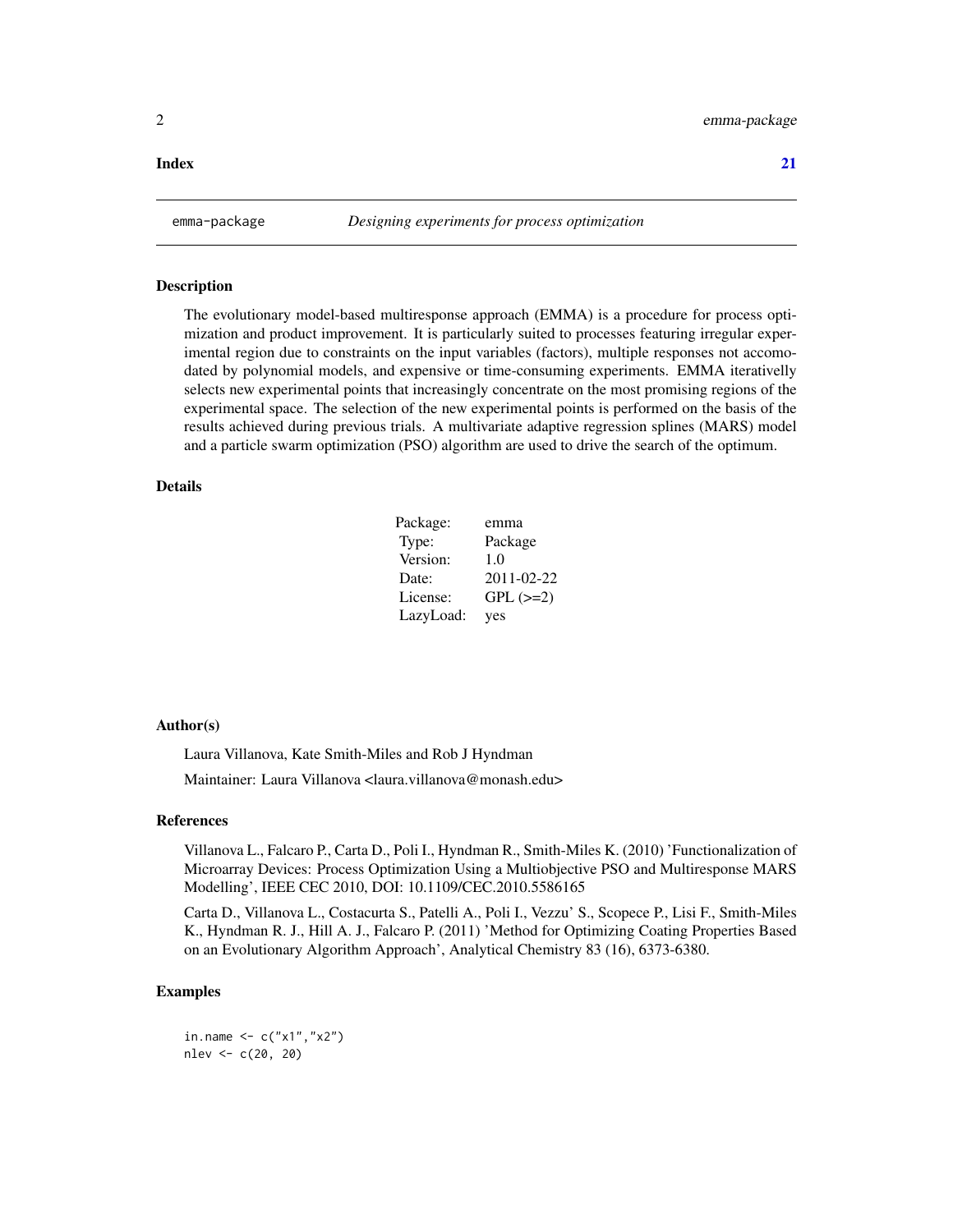#### <span id="page-2-0"></span>ackley 33

```
lower <-c(-3, -3)upper \leq c(3, 3)out.name <- "y"
weight <- 1
C < - 20pr.mut <- c(0.1, 0.07, 0.04, rep(0.01, C-3))
emma.peaks<-emma(in.name, nlev, lower, upper, out.name, opt = "mx", nd = 10,
na = 5, weight, C , w1 = 0.7, w2 = 0.4, c1i = 2.5, c1f = 0.5,
c2i = 0.5, c2f = 2.5, b = 5, pr.mut, graph = "no", fn1 = peaks)plot(emma.peaks, fn = peaks, n = 50, C = 20)
```
#### ackley *Ackley test problem*

# Description

Generates the Ackley benchmark function. The Ackley function is a commonly used test problem for global optimization procedures.

### Usage

ackley(x)

# Arguments

x A matrix containing the values of the input variables.

#### Value

Vector of the same length as x giving the values of the Ackley function.

# Author(s)

Laura Villanova, Kate Smith-Miles and Rob J Hyndman

# References

[http://www-optima.amp.i.kyoto-u.ac.jp/member/student/hedar/Hedar\\_files/TestGO\\_fi](http://www-optima.amp.i.kyoto-u.ac.jp/member/student/hedar/Hedar_files/TestGO_files/Page295.htm)les/ [Page295.htm](http://www-optima.amp.i.kyoto-u.ac.jp/member/student/hedar/Hedar_files/TestGO_files/Page295.htm)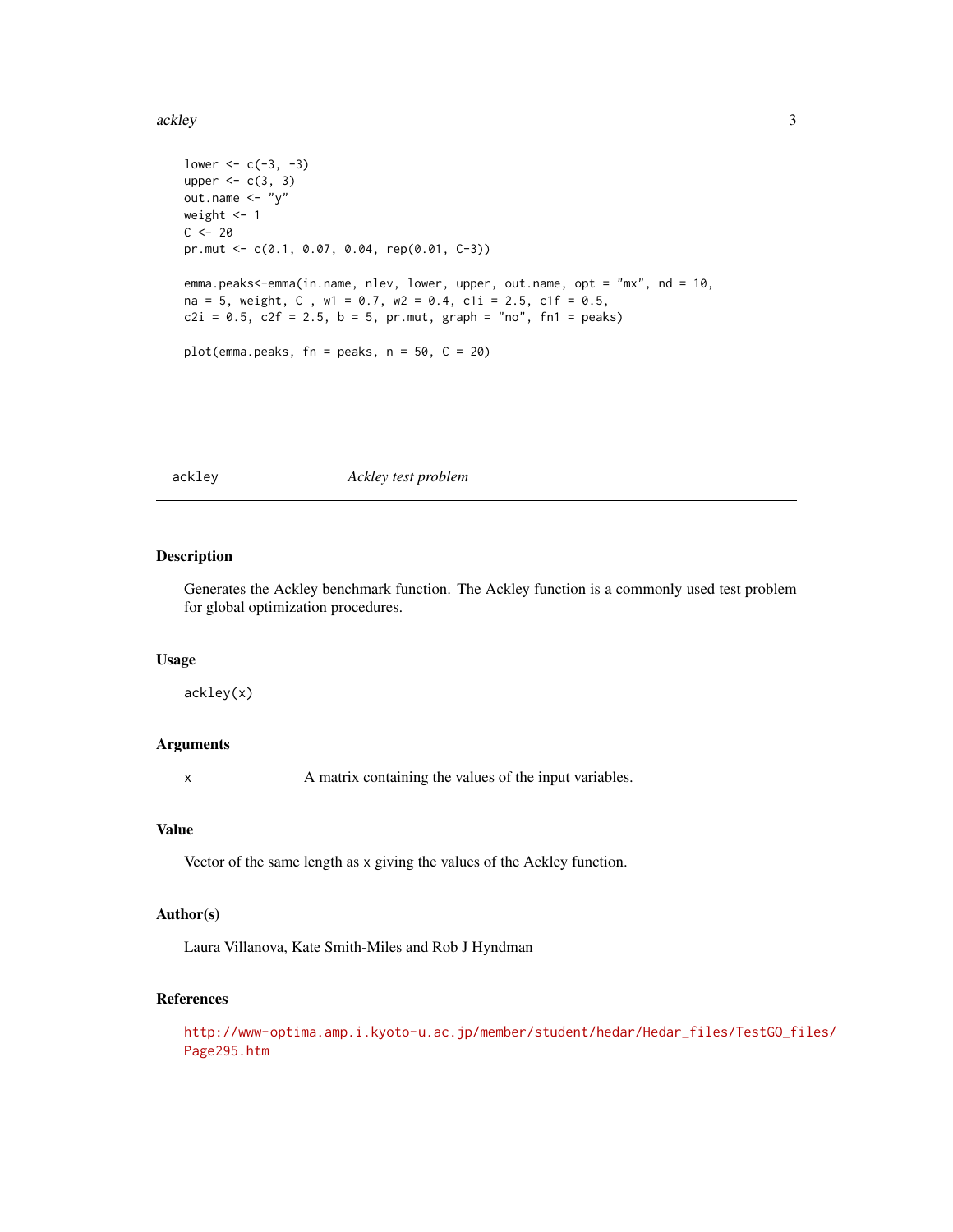#### Examples

```
x1 \leq -\text{seq}(-2, 2, \text{length} = 50)x2 \leq -x1x \leftarrow expand.grid(x1, x2)
z \le matrix(ackley(x), nrow = length(x1))
nrz < -nrow(z)ncz < -ncol(z)jet.colors <- colorRampPalette( c("red", "yellow") )
nbcol <- 100
color <- jet.colors(nbcol)
zfacet <- z[-1, -1] + z[-1, -ncz] + z[-nrz, -1] + z[-nrz, -ncz]
facetcol <- cut(zfacet, nbcol)
persp(x1, x2, z, col = color[factor], theta = 0, phi = 10,expand = 1, xlab = "x1", ylab = "x2", zlab = "f(x1, x2)",
ticktype = "detailed")
```
distance *Distance measure from the target*

#### Description

Computes a scalar distance between the target (a set of desirable values for the responses) and the responses values that have been either observed or estimated for each point in the experimental space. Such a distance is used to identify additional experimental points to be investigated.

#### Usage

distance(xpop, xspace, yspace, weight, opt)

| xpop   | A data frame containing the factor values for the experimental points investi-<br>gated; the row names uniquely identify each experimental point (ID).                                             |
|--------|----------------------------------------------------------------------------------------------------------------------------------------------------------------------------------------------------|
| xspace | A data frame containing the factor values for the experimental points defining<br>the entire experimental region; the row names uniquely identify each experi-<br>mental point (ID).               |
| yspace | A data frame containing the response values (either observed or estimated) for<br>the points in the experimental region.                                                                           |
| weight | A numerical vector, of the same length as the number of responses, containing<br>the weights assigned to the each response; the sum of the weights must be equal<br>to $1$ .                       |
| opt    | A character vector, of the same length as the number of responses, defining if<br>each response needs to be minimized or maximized. The allowed values are<br>'mn' (minimize) and 'mx' (maximize). |

<span id="page-3-0"></span>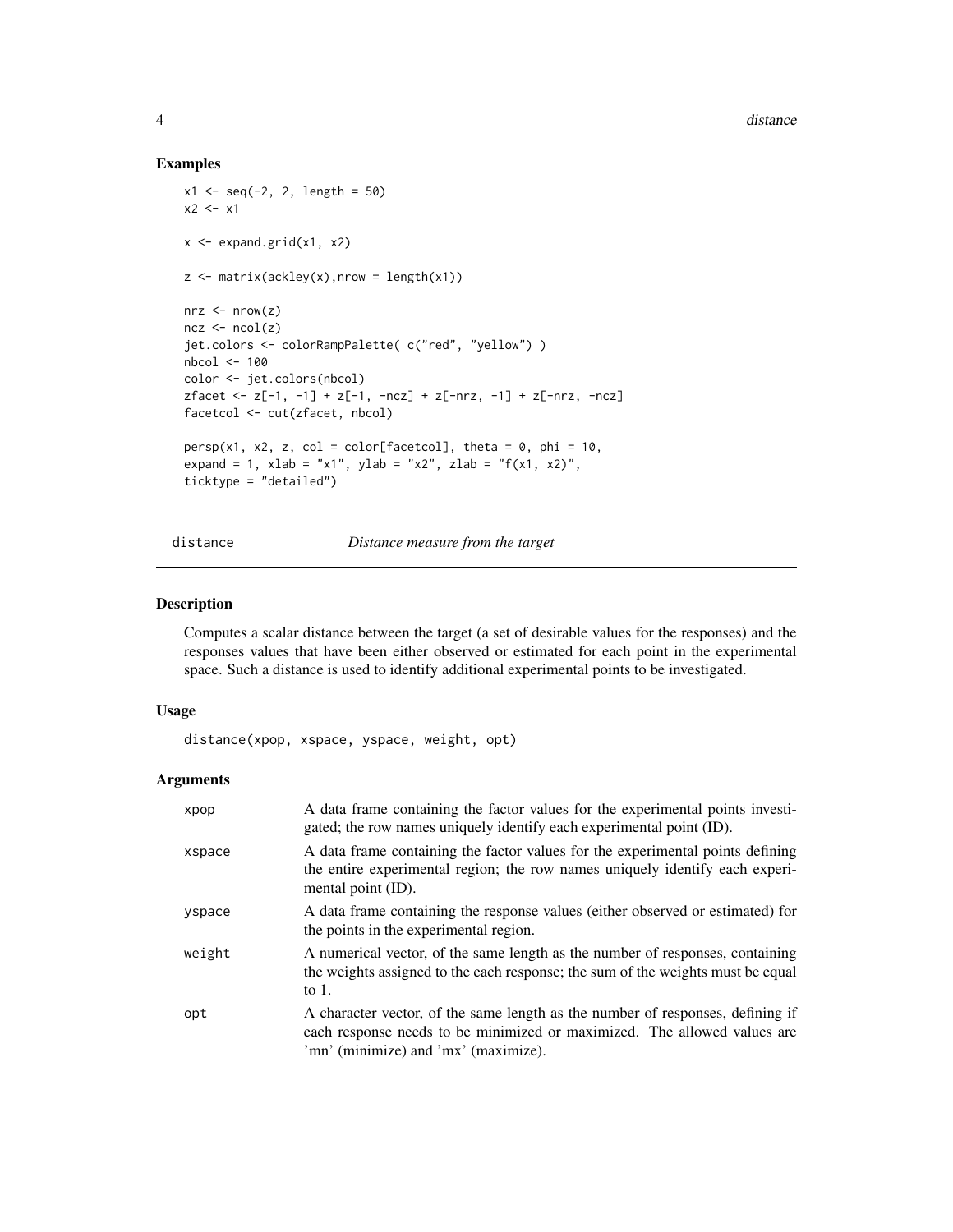#### <span id="page-4-0"></span>emma 5

# Details

The function normalizes the response values with respect to the estimated limits of the response space, so that the response values lie between 0 and 1. Subsequently, the function identifies the target and computes a scalar distance between the target and the response values.

#### Value

| fit    | The scalar distances between the target and the response(s) values for the exper-<br>imental points in xpop. |
|--------|--------------------------------------------------------------------------------------------------------------|
| obi.nn | Scalar distance from the target for the best experimental point identified by<br>EMMA.                       |

#### Author(s)

Laura Villanova, Kate Smith-Miles and Rob J Hyndman

#### References

Friedman J. H. (1991) 'Multivariate adaptive regression splines' (with discussion), The Annals of Statistics 19, 1:141.

Villanova L., Falcaro P., Carta D., Poli I., Hyndman R., Smith-Miles K. (2010) 'Functionalization of Microarray Devices: Process Optimization Using a Multiobjective PSO and Multiresponse MARS Modelling', IEEE CEC 2010, DOI: 10.1109/CEC.2010.5586165

<span id="page-4-1"></span>emma *Evolutionary Model-based Multiresponse Approach*

# **Description**

EMMA designs the experiments using a procedure based on the Particle Swarm Optimization (PSO) algorithm. Firstly, EMMA selects a set of initial experimental points (see [emmat0](#page-11-1)) that define the initial position of the particles; subsequently, for a given number of iterations, the particles are moved and new experimental points are selected (see [emmatn](#page-13-1)).

#### Usage

emma(in.name, nlev, lower, upper, out.name, opt="mn", nd=10, na=5, weight,  $C = 20$ , w1 = 0.7, w2 = 0.4, c1i = 2.5, c1f = 0.5,  $c2i = 0.5$ ,  $c2f = 2.5$ ,  $b = 5$ ,  $pr.mut$ ,  $graph$ ,  $fn1 = NULL$ ,  $fn2 = NULL, fn3 = NULL, fn4 = NULL, nresp)$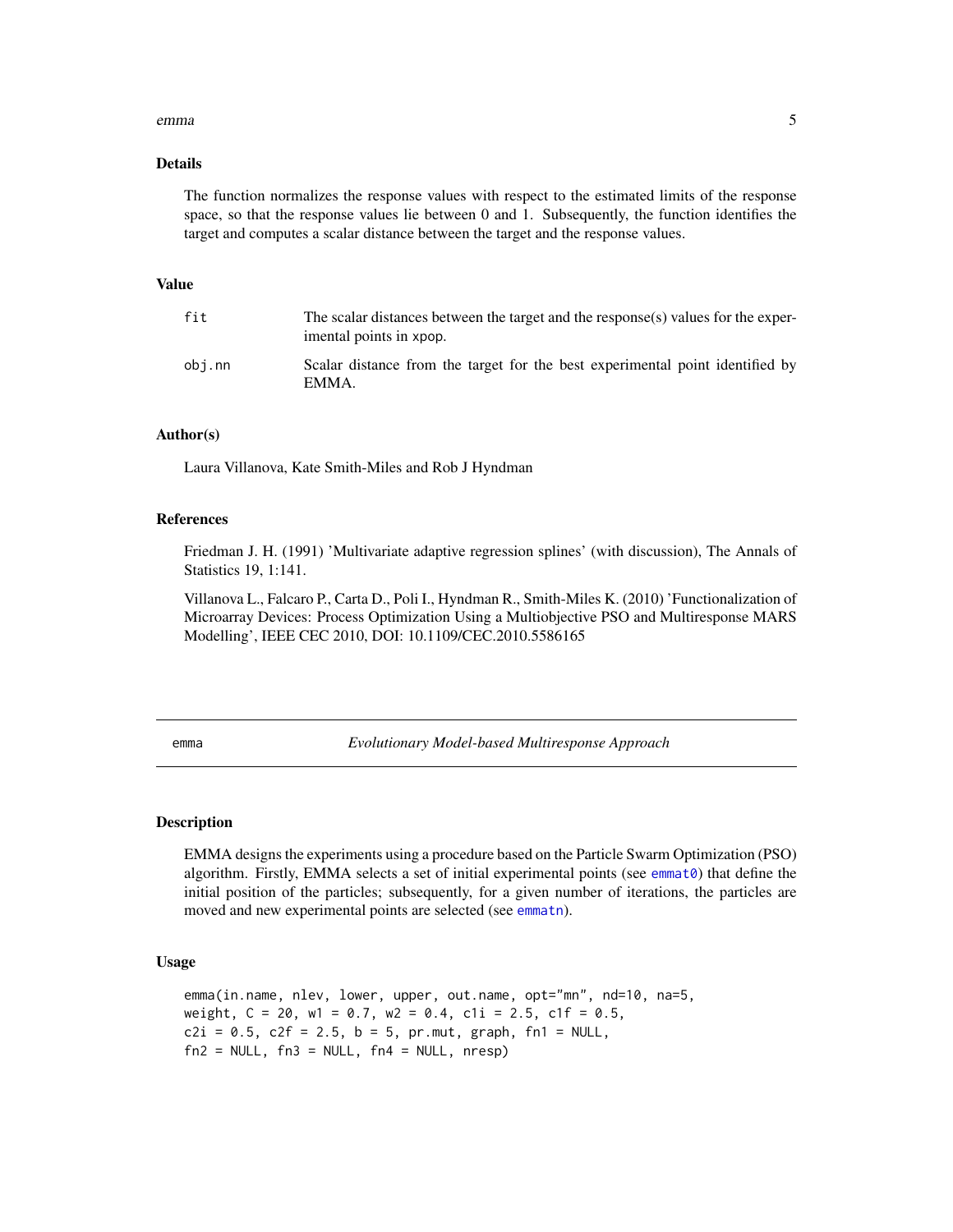| in.name  | A vector containing the names of the input variables (factors).                                                                                                                                                                                                 |
|----------|-----------------------------------------------------------------------------------------------------------------------------------------------------------------------------------------------------------------------------------------------------------------|
| nlev     | A numeric vector of the same length as in name, containing the number of<br>factor levels.                                                                                                                                                                      |
| lower    | A numeric vector of the same length as in . name, containing the lower values of<br>the factors.                                                                                                                                                                |
| upper    | A numeric vector of the same length as in. name, containing the upper values of<br>the factors.                                                                                                                                                                 |
| out.name | A vector containing the name(s) of the output/response variable(s).                                                                                                                                                                                             |
| opt      | A character vector of the same length as the number of responses, indicating for<br>each response function, if the response must be minimized ('mn') or maximized<br>('mx').                                                                                    |
| nd       | Number of experimental points to be selected when $t = 0$ .                                                                                                                                                                                                     |
| na       | A numeric value indicating the number of experimental points to be selected<br>when $t > 0$ .                                                                                                                                                                   |
| weight   | A numerical vector of the same length as the number of responses, reflecting the<br>relevance of each response. Use weight $= 1$ if only one response is investigated;<br>if multiple responses are investigated, the sum of the values in weight must be<br>1. |
| C        | A numeric value indicating the maximum number of iterations.                                                                                                                                                                                                    |
| w1       | The first numeric value used to calculate the inertia weight parameter of the time<br>variant PSO algorithm; the default is $w1 = 0.7$ .                                                                                                                        |
| w2       | The second numeric value used to calculate the inertia weight parameter of the<br>time variant PSO algorithm; The default is $w2 = 0.4$ .                                                                                                                       |
| c1i      | The first numeric value used to calculate the acceleration coefficient c1 of the<br>time variant PSO algorithm; the default is $c1i = 2.5$ .                                                                                                                    |
| c1f      | The second numeric value used to calculate the acceleration coefficient c1 of the<br>time variant PSO algorithm; the default is $c1f = 0.5$ .                                                                                                                   |
| c2i      | The first numeric value used to calculate the acceleration coefficient c2 of the<br>time variant PSO algorithm; the default is $c2i = 0.5$ .                                                                                                                    |
| c2f      | The second numeric value used to calculate the acceleration coefficient c2 of the<br>time variant PSO algorithm; the default is $c2f = 2.5$ .                                                                                                                   |
| b        | A numeric value, used in the mutation operator, that determines the degree of<br>dependence of the mutation on the iteration number; the default is $b = 5$ .                                                                                                   |
| pr.mut   | A numeric vector of the same length as the number of iterations C containing the<br>probability of mutation for each time instant.                                                                                                                              |
| graph    | Logical; if 'yes', a plot of the MARS model is produced. A plot is produced<br>only if the model contains more than one explanatory variable.                                                                                                                   |
| fn1      | The first function to be optimised. Use $fn1 = NULL$ if the function is unknown<br>(e.g. when designing experiments in applied problems).                                                                                                                       |
| fn2      | The second function to be optimised. Use $fn2 = NULL$ if the function is un-<br>known (e.g. when designing experiments in applied problems).                                                                                                                    |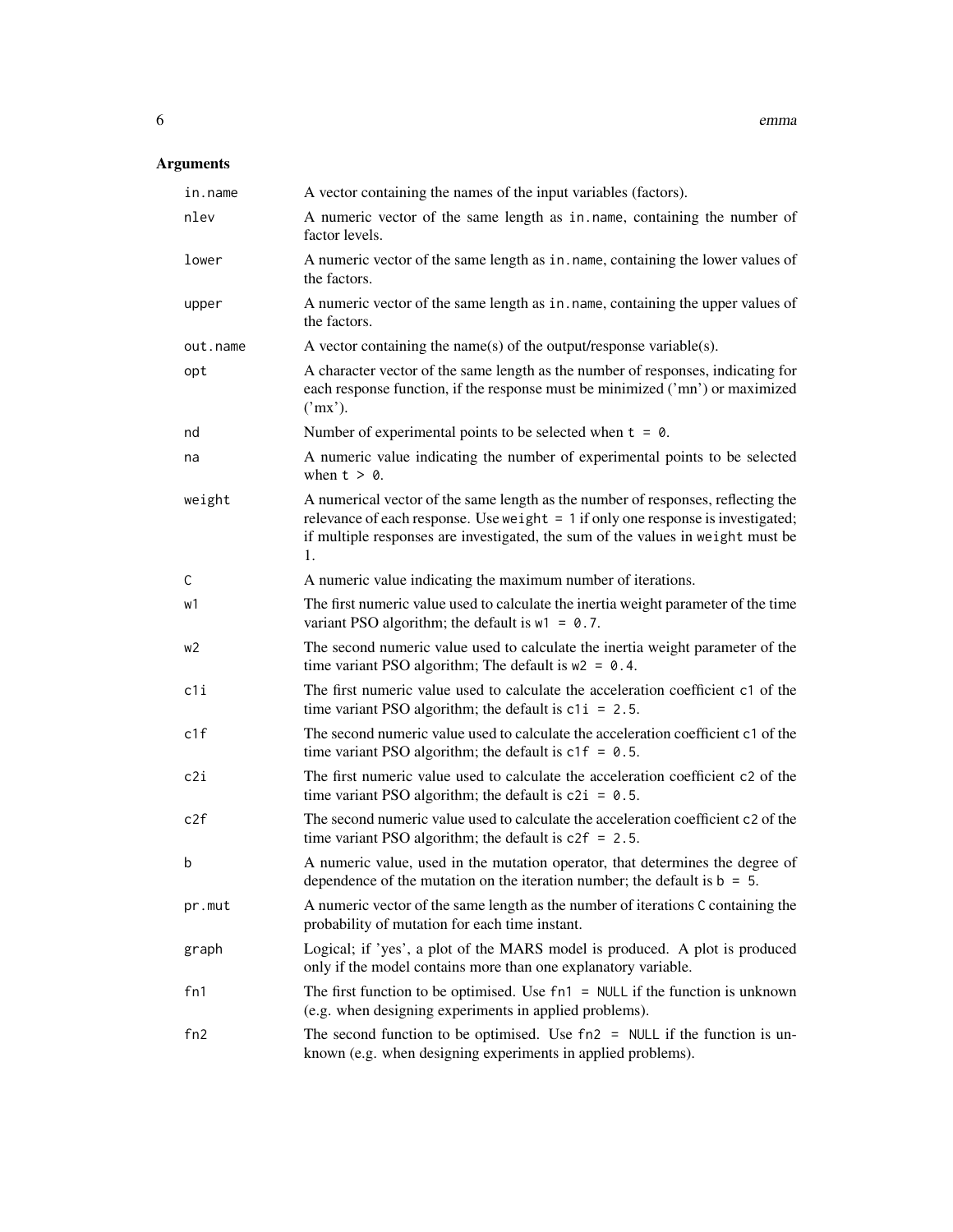#### <span id="page-6-0"></span>emma 7

| fn3   | The third function to be optimised. Use $fn3 = NULL$ if the function is unknown<br>(e.g. when designing experiments in applied problems). |
|-------|-------------------------------------------------------------------------------------------------------------------------------------------|
| fn4   | The forth function to be optimised. Use $fn4 = NULL$ if the function is unknown<br>(e.g. when designing experiments in applied problems). |
| nresp | The response to be plotted. Use $n$ resp = 1 to plot the first response                                                                   |

#### Details

To select the new experimental points to be investigated, the following steps are iterated. A MARS model is fitted to the collected data so that an approximated function is obtained for each response; these approximated functions are used to predict the response values at the non-investigated experimental points. Each point in the experimental region E (xspace) is now associated with a vector of response values that has been either measured or estimated. The best (measured or estimated) value of each response is selected and used to identify the target. Subsequently, for each experimental point in E, the scalar distance between the response values and the target is computed and the solution that is closest to the target is selected. If such solution has not been tested yet (see [emmacheck](#page-8-1)), the experiment needs to be performed and its response values are measured. The target is then updated, as well as the scalar distances of all the experimental points from the target. The scalar distances are used to identify the good performing experimental points. The experimental point whose response values are closest to the target is referred to as the global best. Similarly, a personal best is identified for each particle by considering the experimental points visited by that particle and selecting that point featuring the response values that are closest to the target. Finally, the particles velocity and position are updated and a new set of experimental points is identified.

The parameters w1 and w2 are used to calculate the inertia weight w of the PSO algorithm, namely the parameter that controls the influence of the previous particle velocity on the present velocity. High values of w favour a global search, whereas lower values of w encourage a local search. In EMMA the inertia weight is allowed to decrease linearly with iteration from w1 to w2 thus favouring the exploration initially and the exploitation subsequently. The parameters c1i and c1f are used to calculate the cognitive acceleration coefficient c1 of the PSO algorithm, whereas the parameters c2i and c2f are used to calculate the social acceleration coefficient c2 of the PSO algorithm.Higher values of c1 ensure larger deviation of the particle in the search space (exploration), while higher values of c2 signify the convergence to the current global best (exploitation). In EMMA c1 is allowed to decrease from c1i to c1f and c2 is allowed to increase from c2i to c2f. See Tripathi et al. (2007) for more details.

#### Value

An object of class [emma](#page-4-1) with the components listed below:

| xpop   | Experimental points investigated.                                                                                                                                                                            |
|--------|--------------------------------------------------------------------------------------------------------------------------------------------------------------------------------------------------------------|
| ypop   | Response values observed at the experimental points investigated.                                                                                                                                            |
| xspace | Experimental region. It is given by all the possible combinations of the factors'<br>levels and contains xpop. The rownames uniquely identify the experimental<br>points and are reported also in xpop.      |
| vspace | Response values that have been either observed or predicted. Observed response<br>values are stored also in ypop. Predicted response values are obtained using a<br>MARS model fitted to the available data. |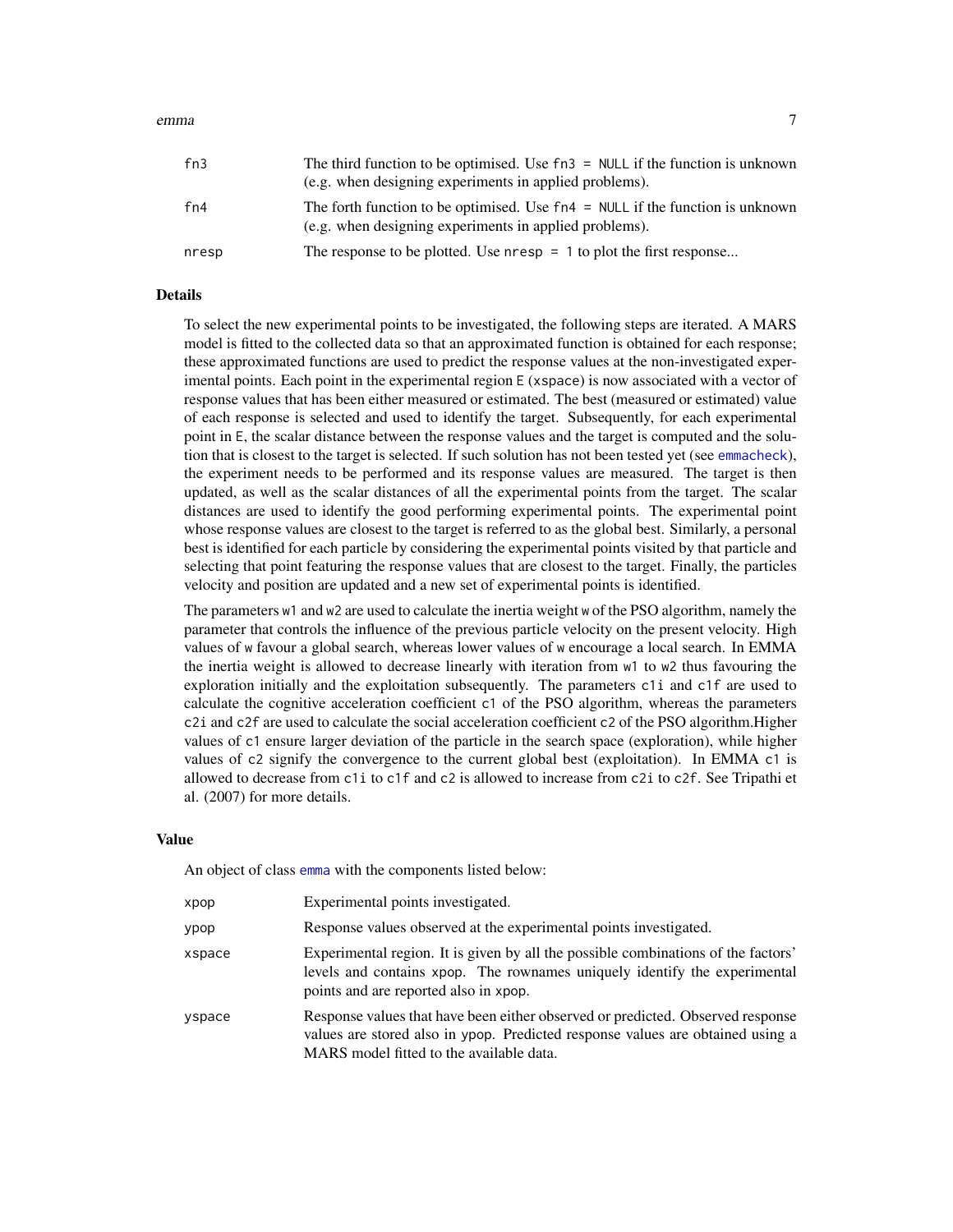| opt     | Indicates if each single function is either minimized ('mn') or maximized ('mx').                                                                                                                                                                                                                                                                                                                                               |
|---------|---------------------------------------------------------------------------------------------------------------------------------------------------------------------------------------------------------------------------------------------------------------------------------------------------------------------------------------------------------------------------------------------------------------------------------|
| nd      | Number of experimental points selected initially $(t=0)$ .                                                                                                                                                                                                                                                                                                                                                                      |
| na      | Number of experimental points selected in subsequent iterations $(t>0)$ .                                                                                                                                                                                                                                                                                                                                                       |
| tested  | IDs of the tested experimental points.                                                                                                                                                                                                                                                                                                                                                                                          |
| time    | Current time instant of the EMMA procedure.                                                                                                                                                                                                                                                                                                                                                                                     |
| weight  | Relative importance of each response. If only one response is investigated, then<br>weight = 1; if multiple responses are investigated, the sum of the values in<br>weight must be 1.                                                                                                                                                                                                                                           |
| Gb      | ID of the best experimental point investigated (global best). Use xspace[Gb,]<br>to visualise the global best and use yspace[Gb,] to visualise its measured re-<br>sponse value(s). Gb identifies the experimental point whose response values are<br>closest to the target; the target is a set of desirable response values which are au-<br>tomatically selected on the basis of the measured and predicted response values. |
| Pb      | ID of the best experimental point investigated by each particle (personal best).<br>Use xspace[Pb,] to identify the personal bests and use yspace[Pb,] to visu-<br>alise their measured response values. Among the experimental points associated<br>to one particle, the Pb identifies the experimental point that is whose response<br>values are closest to the target.                                                      |
| Gb.arch | Archive of the global bests identified. Because the global best changes as new<br>experimental points are investigated, an archive is maintained.                                                                                                                                                                                                                                                                               |
| Pb.arch | Archive of the personal bests identified. Because the personal bests change as<br>new experimental points are investigated, an archive is maintained.                                                                                                                                                                                                                                                                           |
| v       | Velocities used to update the particles position. The position of a particle is<br>uniquely determined by the predictors' values; it also defines the experiment to<br>be performed. At each step of EMMA, the position of a particle is updated by<br>adding a numerical value (velocity) to the current value of each single predictor.                                                                                       |
| sam.x   | IDs of the experiments that have been selected in the current iteration of the<br>procedure. Use $x$ space[sam.x,] to visualise the experiments to be performed.                                                                                                                                                                                                                                                                |
| add     | Logical. If '0' indicates that an additional experimental point needs to be inves-<br>tigated; if '1' indicates that an additional experimental point is not required.                                                                                                                                                                                                                                                          |

#### Author(s)

Laura Villanova, Kate Smith-Miles and Rob J Hyndman

# References

Villanova L., Falcaro P., Carta D., Poli I., Hyndman R., Smith-Miles K. (2010) 'Functionalization of Microarray Devices: Process Optimization Using a Multiobjective PSO and Multiresponse MARS Modelling', IEEE CEC 2010, DOI: 10.1109/CEC.2010.5586165

Carta D., Villanova L., Costacurta S., Patelli A., Poli I., Vezzu' S., Scopece P., Lisi F., Smith-Miles K., Hyndman R. J., Hill A. J., Falcaro P. (2011) 'Method for Optimizing Coating Properties Based on an Evolutionary Algorithm Approach', Analytical Chemistry 83 (16), 6373-6380.

Friedman J. H. (1991) 'Multivariate adaptive regression splines' (with discussion), The Annals of Statistics 19, 1:141.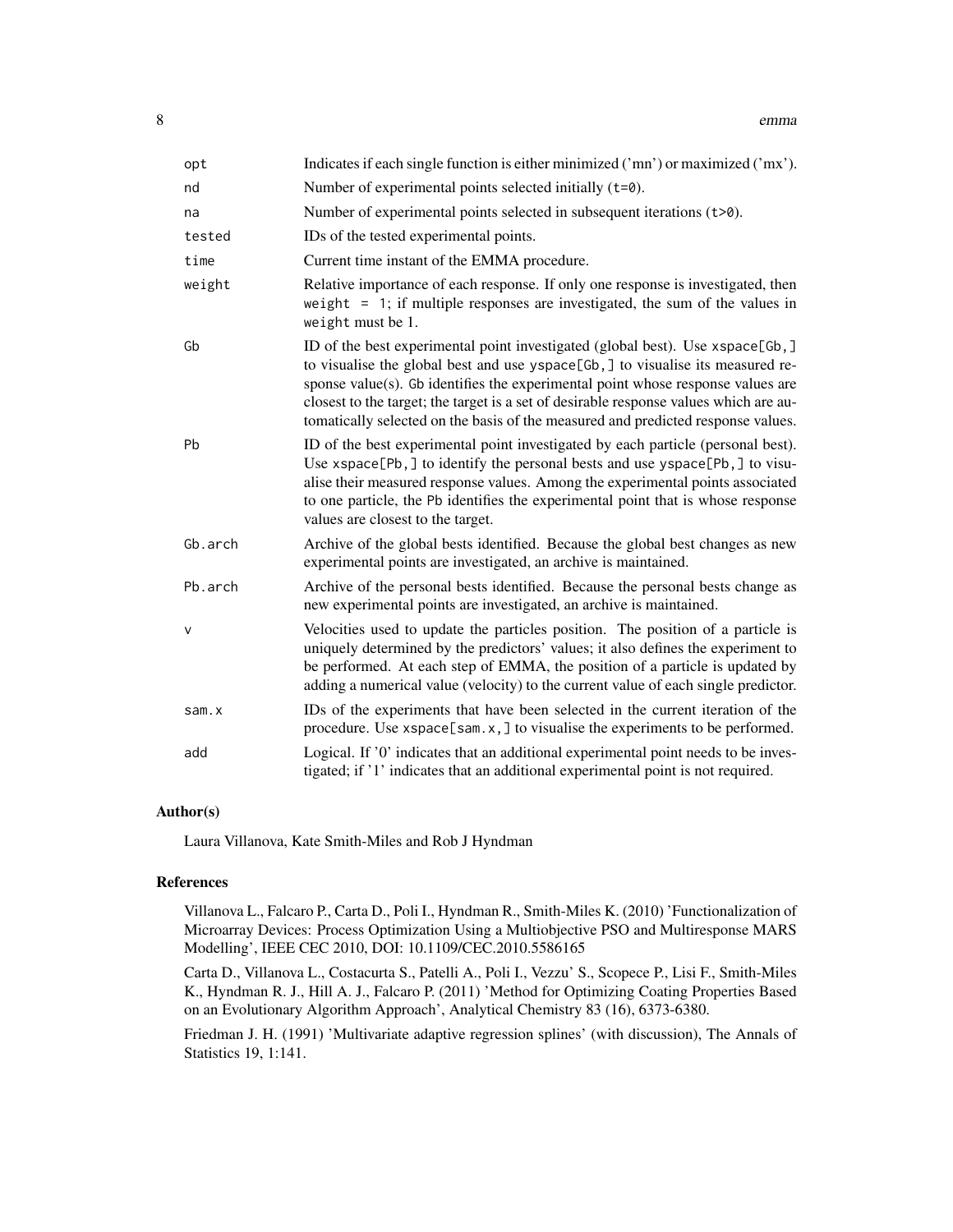#### <span id="page-8-0"></span>emmacheck 9

Tripathi P. K., Bandyopadhyay S., Pal S. K. (2007) 'Multi-objective particle swarm optimization with time variant inertia and acceleration coefficients' Information Sciences, 177, 5033:5049.

#### Examples

```
#########################
## 1 response variable ##
#########################
in.name <- c("x1","x2")
nlev <- c(20, 20)
lower <- c(-2.048, -2.048)
upper <- c(2.048, 2.048)
out.name \leq - "y"
weight <- 1
C < -10pr.mut <- c(0.1, 0.07, 0.04, rep(0.01, C-3))
emma(in.name, nlev, lower, upper, out.name, opt = "mn", nd = 10, na = 5,
weight, C, w1 = 0.7, w2 = 0.4, c1i = 2.5, c1f = 0.5, c2i = 0.5,
c2f = 2.5, b = 5, pr.mut, graph = "yes", fn1 = ackley)##########################
## 2 response variables ##
##########################
in.name <-c("x1", "x2")nlev <- c(20, 20)
lower <- c(-3, -3)upper <-c(3, 3)out.name <- c("y1", "y2")
weight <-c(0.2, 0.8)C < -10pr.mut <- c(0.1, 0.07, 0.04, rep(0.01, C-3))
emma(in.name, nlev, lower, upper, out.name, opt = c("mn", "mx"), nd = 10,
na = 5, weight, C , w1 = 0.7, w2 = 0.4, c1i = 2.5, c1f = 0.5,
c2i = 0.5, c2f = 2.5, b = 5, pr.mut, graph = "yes", fn1 = ackley,
fn2 = peaks, nresp = 2)
```
<span id="page-8-1"></span>emmacheck *Checking the need for additional experiments*

#### Description

The function evaluates if one additional experimental point is required. If this is the case, the function provides with details about the additional experiment to be performed.

#### Usage

```
emmacheck(x, graph, fn1 = NULL, fn2 = NULL, fn3 = NULL, fn4 = NULL, nresp)
```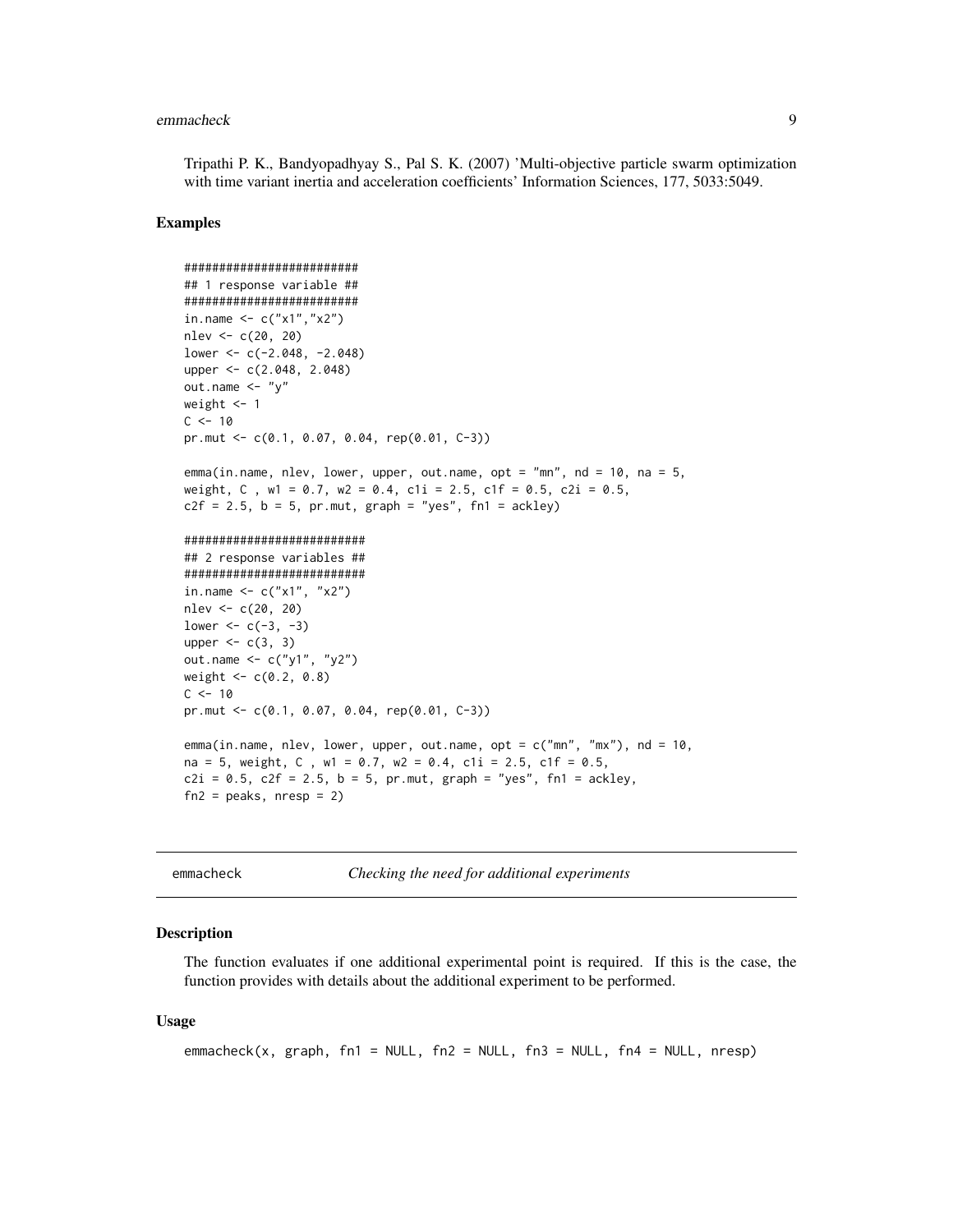# <span id="page-9-0"></span>Arguments

| $\mathsf{x}$ | An object of class emmath.                                                                                                                              |
|--------------|---------------------------------------------------------------------------------------------------------------------------------------------------------|
| graph        | Logical; if "yes", a plot of the MARS model is produced. Note that a plot is<br>produced only if the model contains more than one explanatory variable. |
| fn1          | The first function to be optimised. Use $fn1 = NULL$ if the function is unknown<br>(e.g. when designing experiments in applied problems).               |
| fn2          | The second function to be optimised. Use $fn2 = NULL$ if the function is un-<br>known (e.g. when designing experiments in applied problems).            |
| fn3          | The third function to be optimised. Use $fn3 = NULL$ if the function is unknown<br>(e.g. when designing experiments in applied problems).               |
| fn4          | The fourth function to be optimised. Use $fn4 = NULL$ if the function is unknown<br>(e.g. when designing experiments in applied problems).              |
| nresp        | The response to be plotted. Use $n$ resp = 1 to plot the first response                                                                                 |

#### Details

Once the experiments identified by [emma](#page-4-1) are implemented, the observed response values, the predicted response values, the target and the scalar distances from the target are updated. The solution with the response values closest to the target is thus identified. If such a solution has not been tested yet, emmacheck selects it as an additional experimental point that needs to be investigated.

#### Value

An object of class [emmatn](#page-13-1) with the components listed below:

| xpop   | Experimental points investigated.                                                                                                                                                                                                                                                                                                                                                                                                |
|--------|----------------------------------------------------------------------------------------------------------------------------------------------------------------------------------------------------------------------------------------------------------------------------------------------------------------------------------------------------------------------------------------------------------------------------------|
| ypop   | Response values observed at the experimental points investigated.                                                                                                                                                                                                                                                                                                                                                                |
| xspace | Experimental region. It is given by all the possible combinations of the factors'<br>levels and contains xpop. The rownames uniquely identify the experimental<br>points and are reported also in xpop.                                                                                                                                                                                                                          |
| yspace | Response values that have been either observed or predicted. Observed response<br>values are stored also in ypop. Predicted response values are obtained using a<br>MARS model fitted to the available data.                                                                                                                                                                                                                     |
| opt    | Indicates if each single function is either minimized ('mn') or maximized ('mx').                                                                                                                                                                                                                                                                                                                                                |
| nd     | Number of experimental points selected initially $(t=0)$ .                                                                                                                                                                                                                                                                                                                                                                       |
| na     | Number of experimental points selected in subsequent iterations $(t>0)$ .                                                                                                                                                                                                                                                                                                                                                        |
| Gb     | ID of the best experimental point investigated. Use xspace[Gb,] to visualise<br>the best experimental point and use yspace[Gb,] to visualise the measured re-<br>sponse value(s). Gb identifies the experimental point whose response values are<br>closest to the target. The target is a set of desirable response values which are<br>automatically selected on the basis of the measured and predicted response val-<br>ues. |
| add    | Logical. If '0' indicates that an additional experimental point needs to be inves-<br>tigated; if '1' indicates that an additional experimental point is not required.                                                                                                                                                                                                                                                           |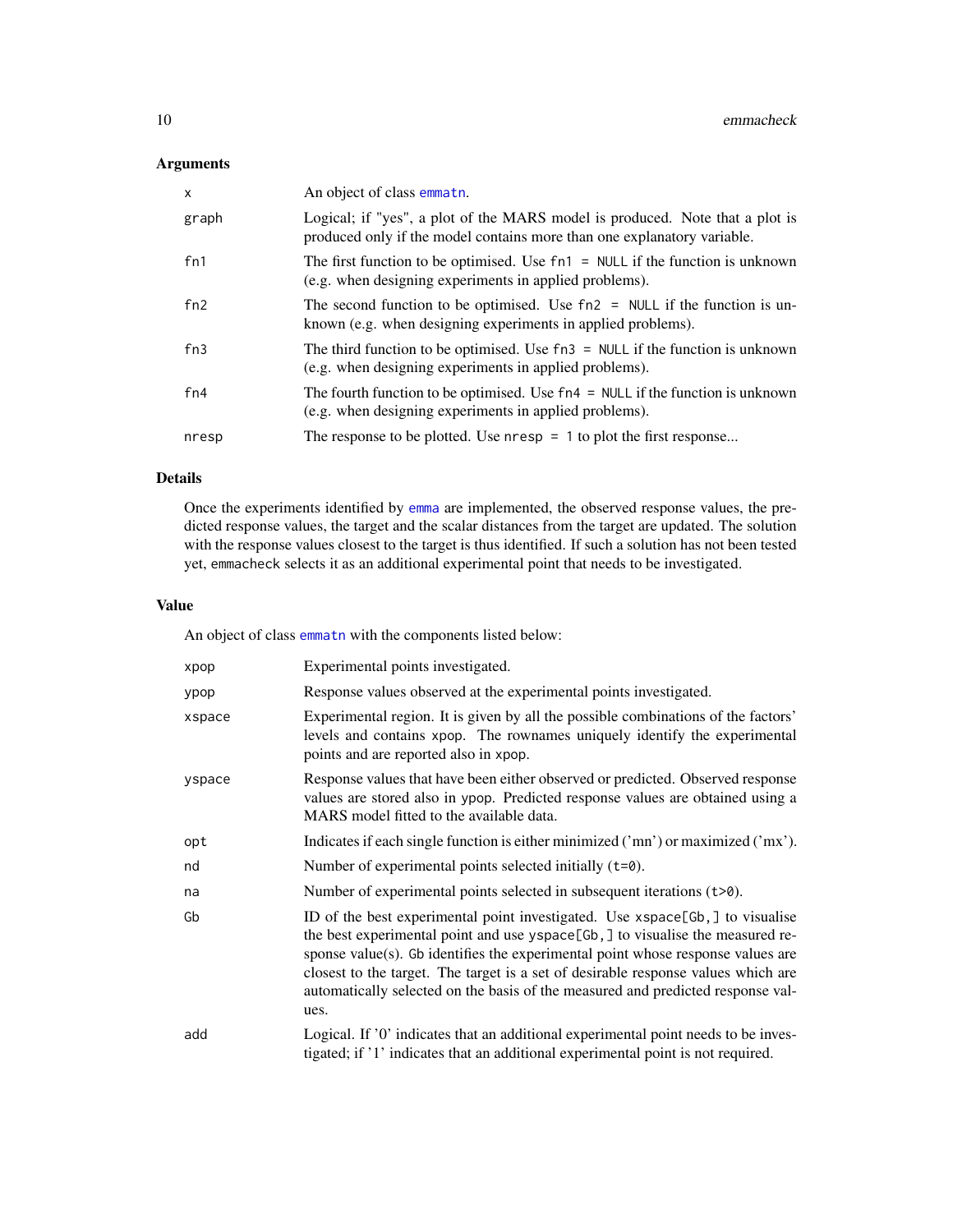#### emmacheck 11

| test   | IDs of the tested experimental points.                                                                                                                                     |
|--------|----------------------------------------------------------------------------------------------------------------------------------------------------------------------------|
| time   | Current time instant of the EMMA procedure.                                                                                                                                |
| weight | Importance of each response. If only one response is investigated, then we ight $= 1$ ;<br>if multiple responses are investigated, the sum of the values in weight must be |

#### Author(s)

Laura Villanova, Kate Smith-Miles and Rob J Hyndman

#### References

Villanova L., Falcaro P., Carta D., Poli I., Hyndman R., Smith-Miles K. (2010) 'Functionalization of Microarray Devices: Process Optimization Using a Multiobjective PSO and Multiresponse MARS Modelling', IEEE CEC 2010, DOI: 10.1109/CEC.2010.5586165

Carta D., Villanova L., Costacurta S., Patelli A., Poli I., Vezzu' S., Scopece P., Lisi F., Smith-Miles K., Hyndman R. J., Hill A. J., Falcaro P. (2011) 'Method for Optimizing Coating Properties Based on an Evolutionary Algorithm Approach', Analytical Chemistry 83 (16), 6373-6380.

Friedman J. H. (1991) 'Multivariate adaptive regression splines' (with discussion), The Annals of Statistics 19, 1:141.

#### Examples

```
## define the problem variables
in.name \leq -c("x1", "x2")nlev <- c(20, 20)
lower <- c(-2.048, -2.048)
upper <- c(2.048, 2.048)
out.name \langle - "y"
weight <-1C < -10pr.mut <- c(0.1, 0.07, 0.04, rep(0.01, C-3))
## Not run:
#######################################################
## simulated problem (with known objective function) ##
#######################################################
## identify the initial set of experimental runs (initialization)
tn \leq emmat0(in.name, nlev, lower, upper, out.name, nd = 10, fn1 = ackley)
## identify the experimental runs during subsequent steps of the
## EMMA procedure
for(t in 1: (C - 1))
{
  tn \leq emmatn(t, tn, na = 5, opt = "mn", weight, pr.mut = pr.mut,
graph = "yes", fn1 = ackley)tn \leq emmacheck(tn, graph = "no", fn1 = ackley)
}
## End(Not run)
```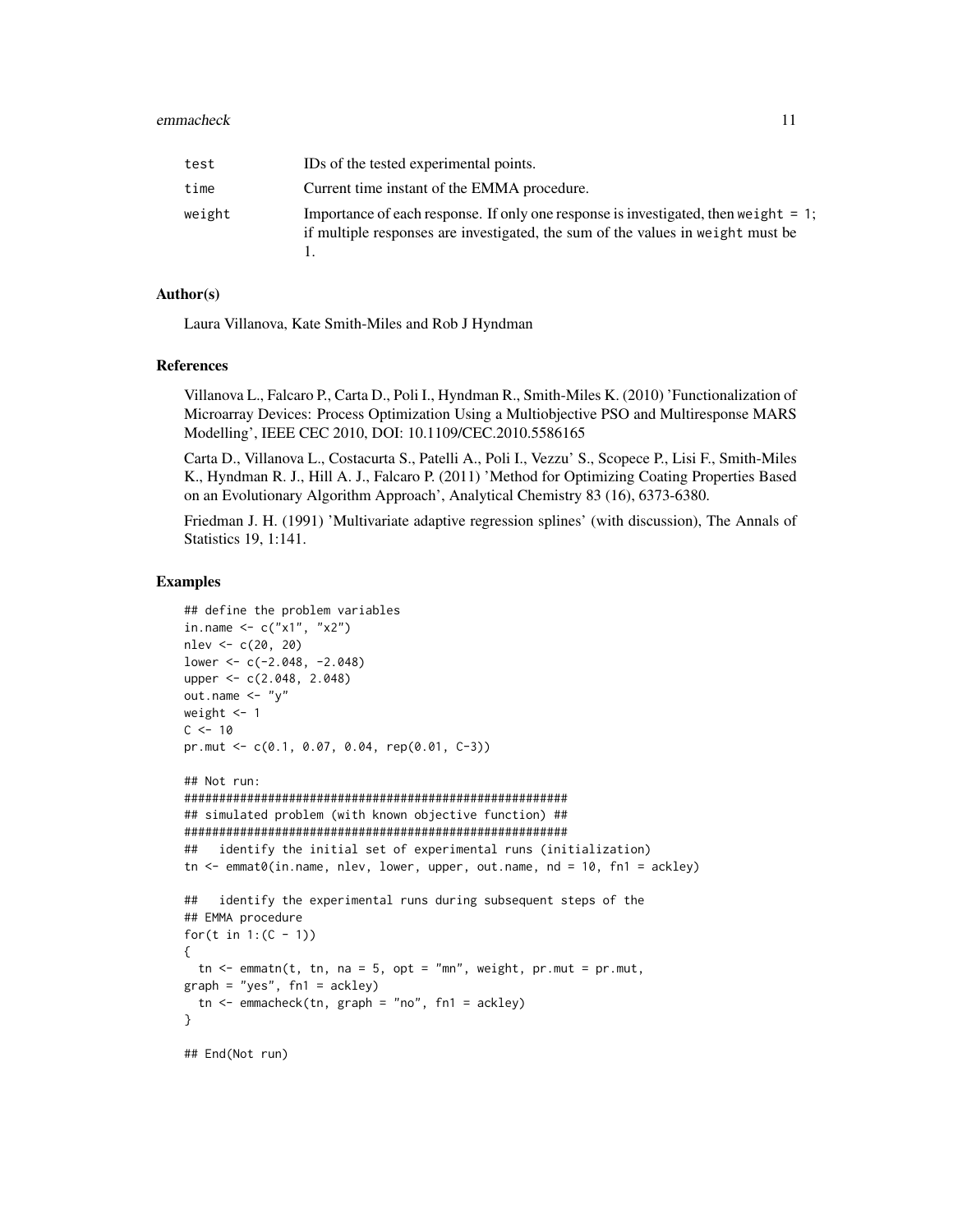```
###########################################################
## applicative problem (with unknown objective function) ##
###########################################################
## identify the initial set of experimental runs (initialization)
tn <- emmat0(in.name, nlev, lower, upper, out.name, nd = 10)
## perform the experiments in \code{tn$xpop} and measure the response
## values, then load the measured response values in \code{tn$ypop}
tn$ypop <- ackley(tn$xpop)
## identify the experimental runs during subsequent steps of the
## EMMA procedure
for(t in 1:(C-1))
{
 tn < - emmatn(t, tn, na = 5, opt = "mn", weight, pr.mut = pr.mut,graph = "no")tn$ypop <- ackley(tn$xpop)
 tn <- emmacheck(tn, graph = "no")
 if(tn$add==1) tn$ypop <- ackley(tn$xpop)
}
```
<span id="page-11-1"></span>

emmat0 *Defining the initial design*

#### Description

The function initializes the EMMA procedure. It generates the experimental space and selects the initial set of experimental points, namely the initial set of experiments to be performed. Random sampling is used for that purpose.

# Usage

```
emmat0(in.name, nlev, lower, upper, out.name, nd, fn1 = NULL,
fn2 = NULL, fn3 = NULL, fn4 = NULL)
```

| in.name  | A vector containing the names of the input variables (factors).                                |
|----------|------------------------------------------------------------------------------------------------|
| nlev     | A numeric vector of the same length as in name, containing the number of<br>factor levels.     |
| lower    | A numeric vector of the same length as in name, containing the lower values of<br>the factors. |
| upper    | A numeric vector of the same length as in name, containing the upper values of<br>the factors. |
| out.name | A vector containing the name(s) of the output/response variable(s).                            |
| nd       | Number of experimental points to be selected when $t = 0$ .                                    |
|          |                                                                                                |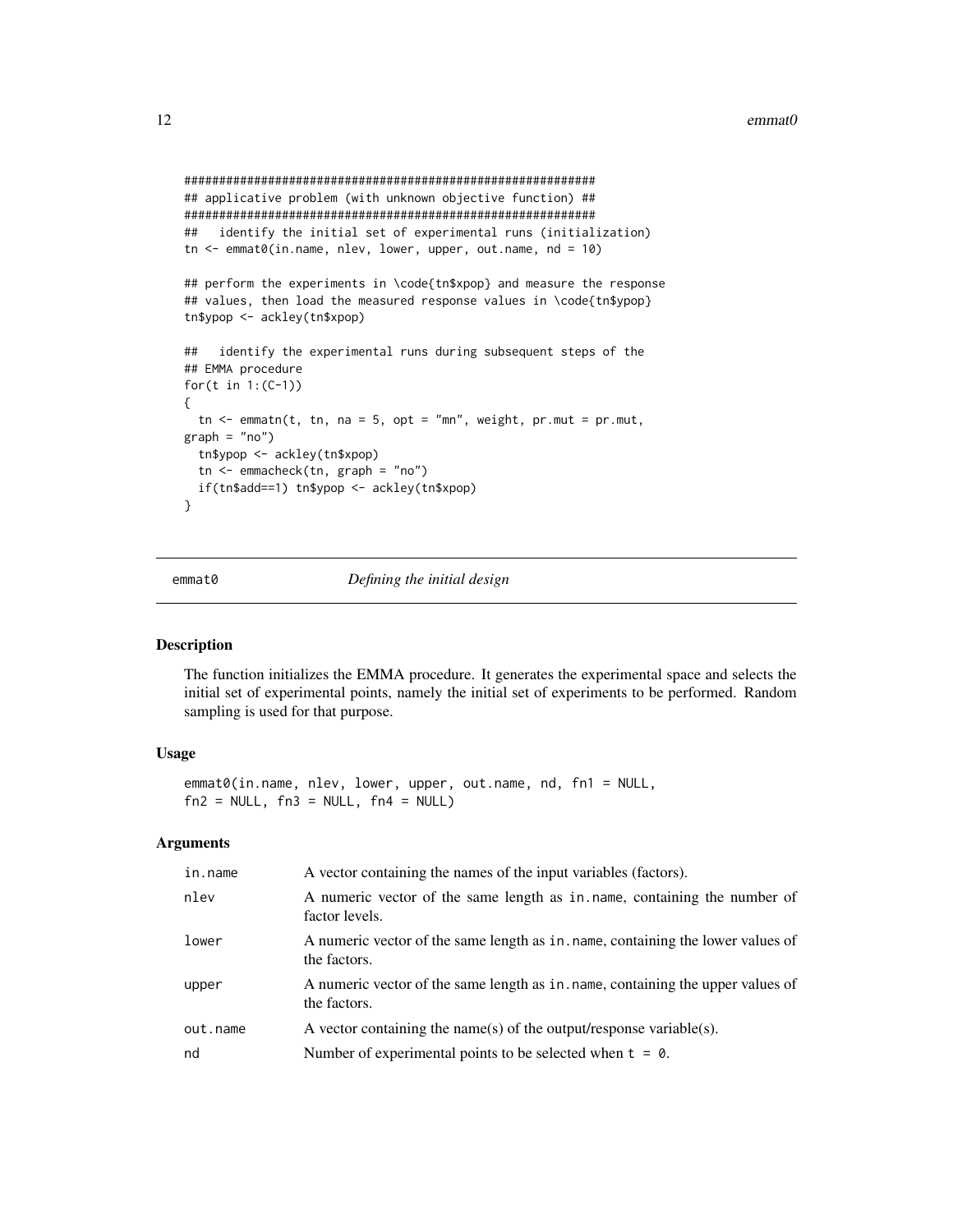#### <span id="page-12-0"></span> $\epsilon$  = emmat0 13

| fn1 | The first function to be optimised; use $fn1 = NULL$ if the objective function is<br>unknown, like in applied problems.  |
|-----|--------------------------------------------------------------------------------------------------------------------------|
| fn2 | The first function to be optimised; use $fn2 = NULL$ if the objective function is<br>unknown, like in applied problems.  |
| fn3 | The third function to be optimised; use $fn3 = NULL$ if the objective function is<br>unknown, like in applied problems.  |
| fn4 | The fourth function to be optimised; use $fn4 = NULL$ if the objective function<br>is unknown, like in applied problems. |

# Details

At the moment the function does not implement the use of constraints for the factors. Unfeasible experiments are easily excluded by manipulating the matrix xspace in an object of class [emmat0](#page-11-1).

#### Value

An object of class emmat0 with the components listed below:

| xpop   | Experimental points investigated.                                                                                                                                                                            |
|--------|--------------------------------------------------------------------------------------------------------------------------------------------------------------------------------------------------------------|
| ypop   | Response values observed at the experimental points investigated.                                                                                                                                            |
| xspace | Experimental region.                                                                                                                                                                                         |
| yspace | Response values that have been either observed or predicted. Observed response<br>values are stored also in ypop. Predicted response values are obtained using a<br>MARS model fitted to the available data. |
| opt    | Indicates if each single function is either minimized ('mn') or maximized ('mx').                                                                                                                            |
| nd     | Number of experimental points selected initially $(t=0)$ .                                                                                                                                                   |
| na     | Number of experimental points selected in subsequent iterations $(t>0)$ .                                                                                                                                    |
| tested | ID of the tested experimental points.                                                                                                                                                                        |
| time   | Current time instant of the EMMA procedure.                                                                                                                                                                  |
| opt    | Indicates if each single objective function is either minimized ('mn') or maxi-<br>mized $('mx').$                                                                                                           |

#### Author(s)

Laura Villanova, Kate Smith-Miles and Rob J Hyndman

#### References

Villanova L., Falcaro P., Carta D., Poli I., Hyndman R., Smith-Miles K. (2010) 'Functionalization of Microarray Devices: Process Optimization Using a Multiobjective PSO and Multiresponse MARS Modelling', IEEE CEC 2010, DOI: 10.1109/CEC.2010.5586165

Carta D., Villanova L., Costacurta S., Patelli A., Poli I., Vezzu' S., Scopece P., Lisi F., Smith-Miles K., Hyndman R. J., Hill A. J., Falcaro P. (2011) 'Method for Optimizing Coating Properties Based on an Evolutionary Algorithm Approach', Analytical Chemistry 83 (16), 6373-6380.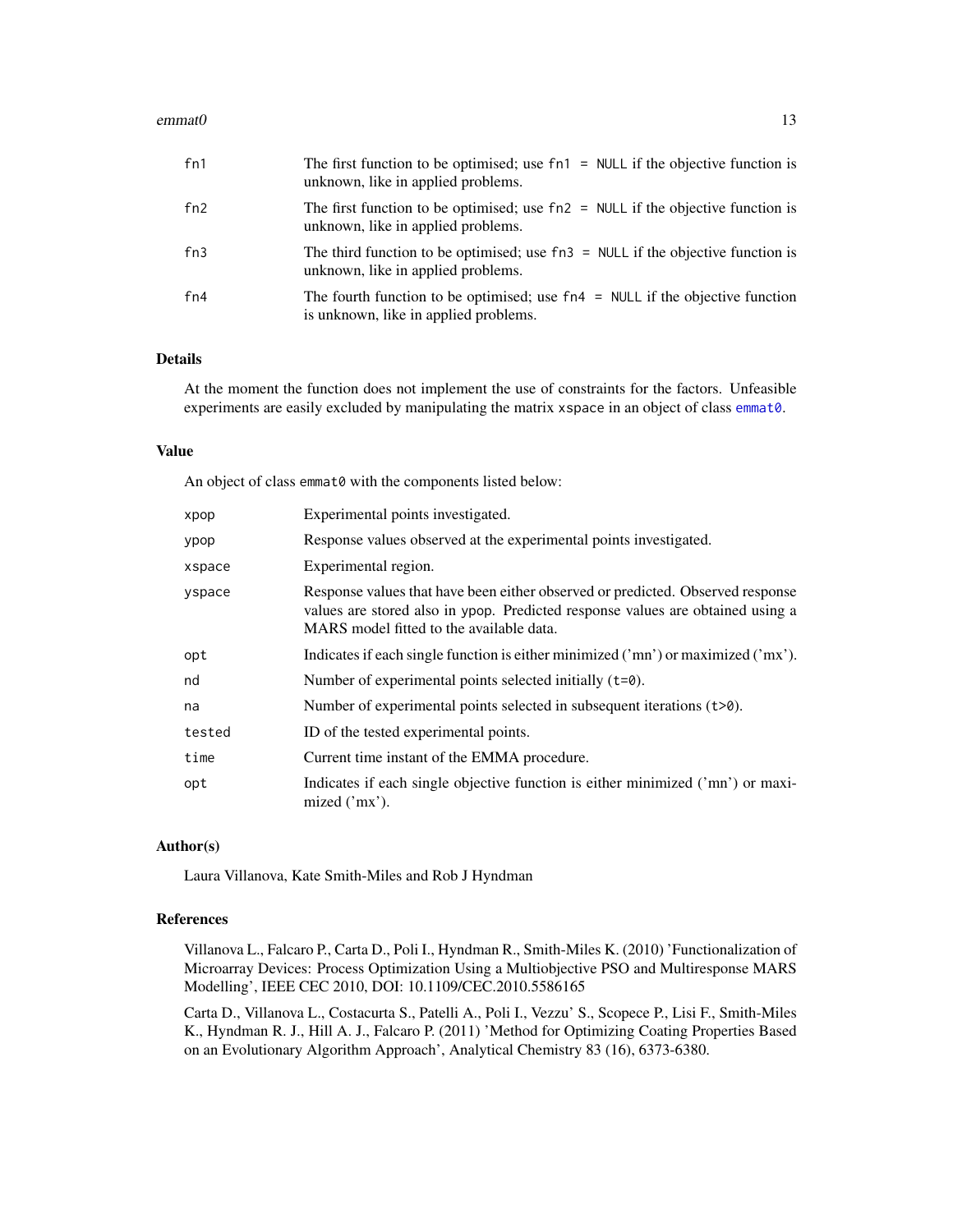#### Examples

```
#########################
## 1 response variable ##
#########################
## define the problem variables
in.name <- c("x1","x2")
nlev <- c(20, 20)
lower <- c(-2.048, -2.048)
upper <- c(2.048, 2.048)
out.name \langle - "y"
## identify the initial set of experimental runs (initialization)
## simulated problem (with known objective function)
tn <- emmat0(in.name, nlev, lower, upper, out.name, nd = 10, fn1 = ackley)
## applicative problem (with unknown objective function)
tn \leq emmat0(in.name, nlev, lower, upper, out.name, nd = 10)
## perform the experiments in \code{tn$xpop} and measure the
## response values, then load in \code{tn$ypop} the measured
## response values
# tn$ypop<-...
##########################
## 2 response variables ##
##########################
in.name \leq -c("x1", "x2")nlev <- c(20, 20)
lower <-c(-3, -3)upper <-c(3, 3)out.name <- c("y1", "y2")
weight <-c(0.2, 0.8)C < -10pr.mut <- c(0.1, 0.07, 0.04, rep(0.01, C-3))
tn <- emmat0(in.name, nlev, lower, upper, out.name, nd = 10, fn1 = ackley,
fn2 = peaks)
```
<span id="page-13-1"></span>emmatn *Defining the additional experimental points*

#### Description

Given the set of experimental points investigated in previous steps of the EMMA procedure and their measured response values, emmatn returns a new set of experimental points to be investigated (and thus new experiments to be performed).

<span id="page-13-0"></span>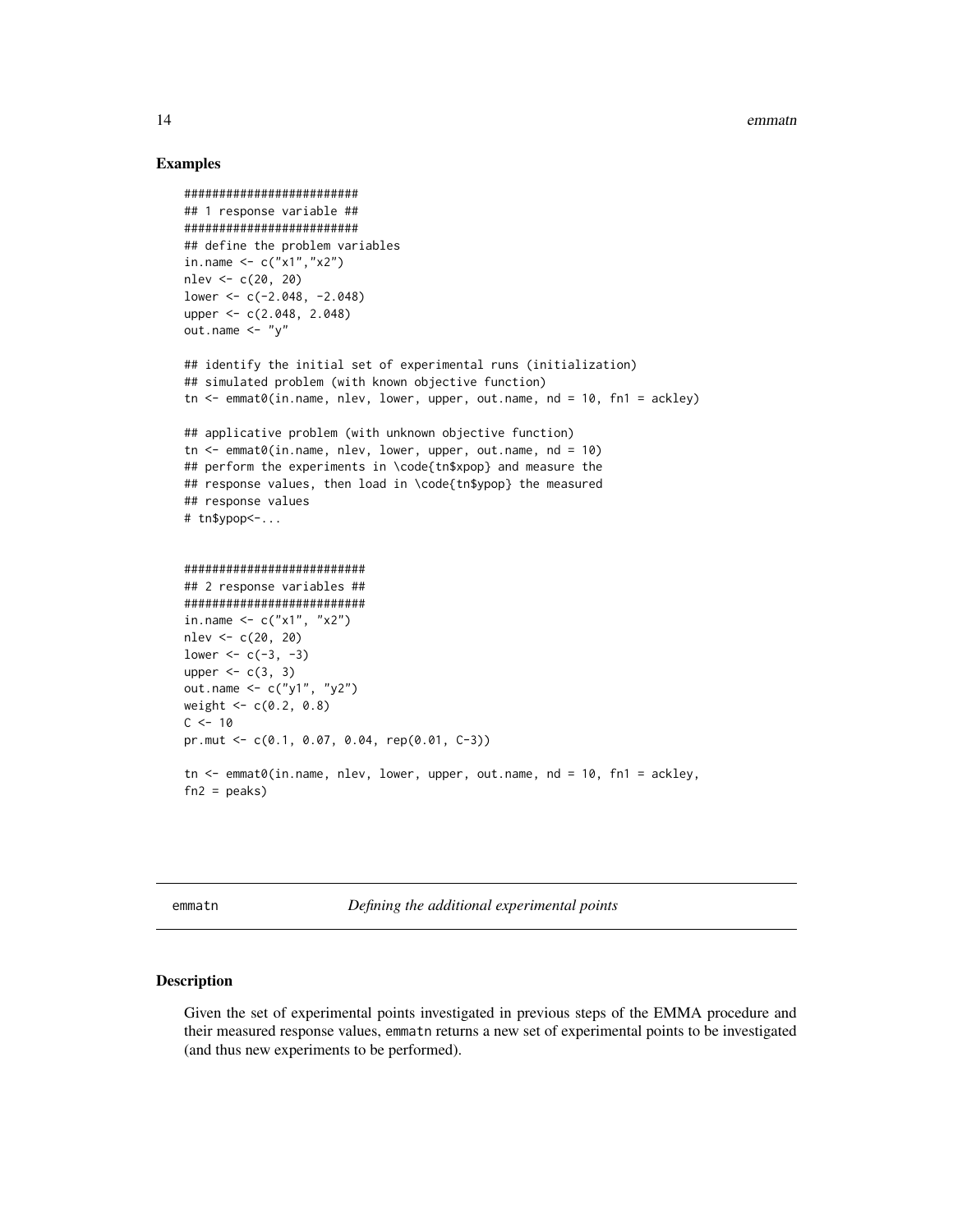#### <span id="page-14-0"></span>emmatn and the contract of the contract of the contract of the contract of the contract of the contract of the contract of the contract of the contract of the contract of the contract of the contract of the contract of the

# Usage

```
emmatn(t, x, na, opt, weight, C, w1, w2, c1i, c1f, c2i, c2f,
b, pr.mut, graph, fn1 = NULL, fn2 = NULL, fn3 = NULL, fn4 = NULL, nresp)
```

| t      | A numeric value indicating the current time instant of the EMMA procedure.                                                                                                                                                                                      |
|--------|-----------------------------------------------------------------------------------------------------------------------------------------------------------------------------------------------------------------------------------------------------------------|
| X      | An object of class emmat0 or emmatn. Use emmat0 if $t = 1$ ; use emmatn if<br>$t > 1$ .                                                                                                                                                                         |
| na     | A numeric value indicating the number of experimental points to be selected<br>when $t > 0$ .                                                                                                                                                                   |
| opt    | A character vector of the same length as the number of responses, indicating for<br>each response function, if the response must be minimized ('mn') or maximized<br>('mx').                                                                                    |
| weight | A numerical vector of the same length as the number of responses, reflecting the<br>relevance of each response. Use weight $= 1$ if only one response is investigated;<br>if multiple responses are investigated, the sum of the values in weight must be<br>1. |
| C      | A numeric value indicating the maximum number of iterations. The default is<br>$C = 20$ .                                                                                                                                                                       |
| w1     | The first numeric value used to calculate the inertia weight parameter of the time<br>variant PSO algorithm. The default is $w1 = 0.7$ .                                                                                                                        |
| w2     | The second numeric value used to calculate the inertia weight parameter of the<br>time variant PSO algorithm. The default is $w2 = 0.4$ .                                                                                                                       |
| c1i    | The first numeric value used to calculate the acceleration coefficient c1 of the<br>time variant PSO algorithm. The default is $c1i = 2.5$ .                                                                                                                    |
| c1f    | The second numeric value used to calculate the acceleration coefficient c1 of the<br>time variant PSO algorithm. The default is $c1f = 0.5$ .                                                                                                                   |
| c2i    | The first numeric value used to calculate the acceleration coefficient c2 of the<br>time variant PSO algorithm. The default is $c2i = 0.5$ .                                                                                                                    |
| c2f    | The second numeric value used to calculate the acceleration coefficient c2 of the<br>time variant PSO algorithm. The default is $c2f = 2.5$ .                                                                                                                   |
| b      | A numeric value, used in the mutation operator, that determines the degree of<br>dependence of the mutation on the iteration number. The default is $b = 5$ .                                                                                                   |
| pr.mut | A numeric vector of the same length as the number of iterations C containing the<br>probability of mutation for each time instant.                                                                                                                              |
| graph  | Logical; if 'yes', a plot of the MARS model is produced. A plot is produced<br>only if the model contains more than one explanatory variable.                                                                                                                   |
| fn1    | The first function to be optimised; use $fn1 = NULL$ if the objective function is<br>unknown, like in applied problems.                                                                                                                                         |
| fn2    | The first function to be optimised; use $fn2 = NULL$ if the objective function is<br>unknown, like in applied problems.                                                                                                                                         |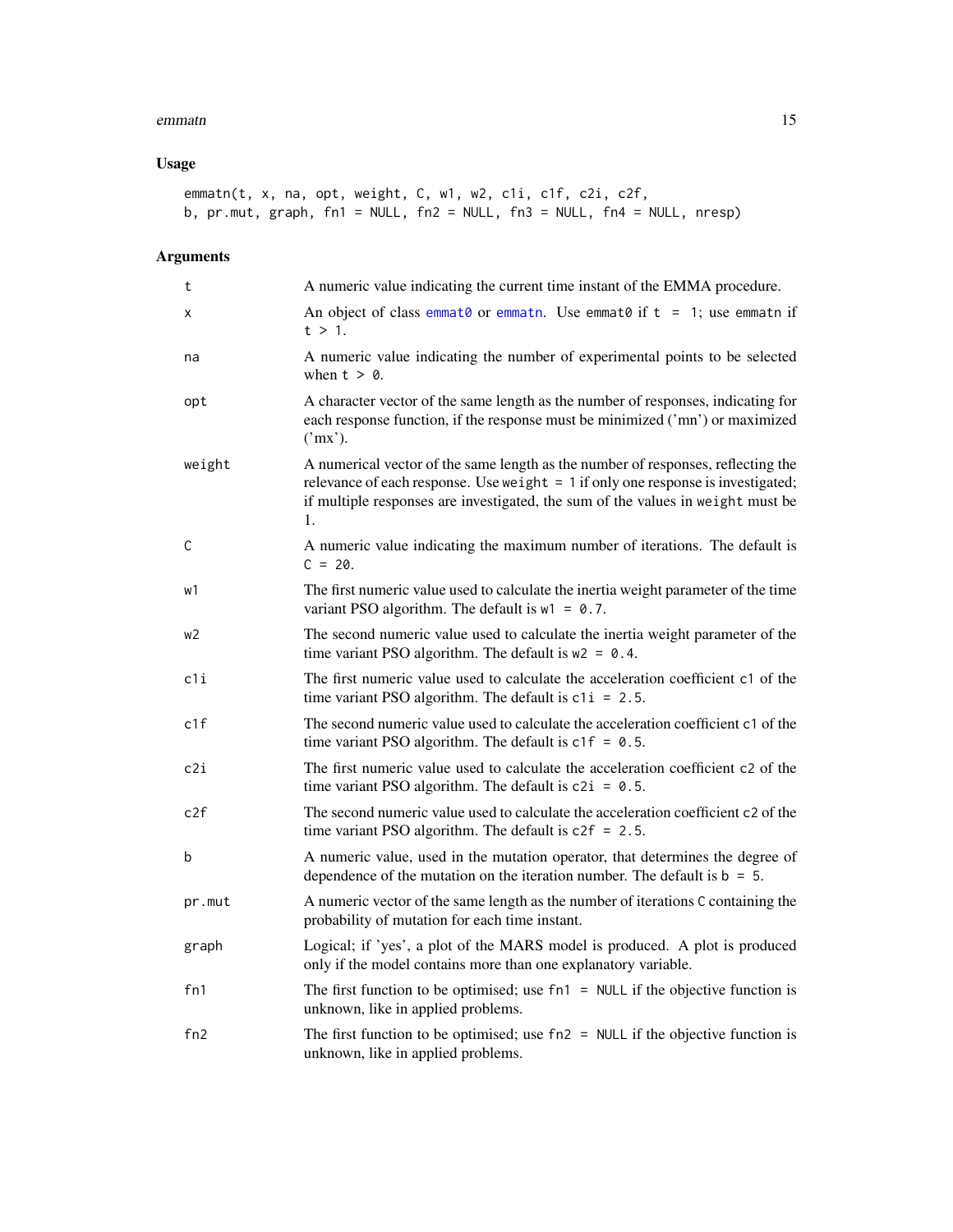<span id="page-15-0"></span>

| fn3   | The third function to be optimised; use $fn3 = NULL$ if the objective function is<br>unknown, like in applied problems.  |
|-------|--------------------------------------------------------------------------------------------------------------------------|
| fn4   | The fourth function to be optimised; use $fn4 = NULL$ if the objective function<br>is unknown, like in applied problems. |
| nresp | The response to be plotted. Use $n$ resp = 1 to plot the first response                                                  |

# Details

The parameters w1 and w2 are used to calculate the inertia weight w of the PSO algorithm, namely the parameter that controls the influence of the previous particle velocity on the present velocity. High values of w favour a global search, whereas lower values of w encourage a local search. In EMMA the inertia weight is allowed to decrease linearly with iteration from w1 to w2 thus favouring the exploration initially and the exploitation subsequently. The parameters c1i and c1f are used to calculate the cognitive acceleration coefficient c1 of the PSO algorithm, whereas the parameters c2i and c2f are used to calculate the social acceleration coefficient c2 of the PSO algorithm.Higher values of c1 ensure larger deviation of the particle in the search space (exploration), while higher values of c2 signify the convergence to the current global best (exploitation). In EMMA c1 is allowed to decrease from c1i to c1f and c2 is allowed to increase from c2i to c2f. See Tripathi et al. (2007) for more details.

#### Value

An object of class [emma](#page-4-1) with the components listed below:

| xpop   | Experimental points investigated.                                                                                                                                                                                                                                                                                                                                                                             |
|--------|---------------------------------------------------------------------------------------------------------------------------------------------------------------------------------------------------------------------------------------------------------------------------------------------------------------------------------------------------------------------------------------------------------------|
| ypop   | Response values observed at the experimental points investigated.                                                                                                                                                                                                                                                                                                                                             |
| xspace | Experimental region. It is given by all the possible combinations of the factors'<br>levels and contains xpop. The rownames uniquely identify the experimental<br>points and are reported also in xpop.                                                                                                                                                                                                       |
| yspace | Response values that have been either observed or predicted. Observed response<br>values are stored also in ypop. Predicted response values are obtained using a<br>MARS model fitted to the available data (xpop, ypop).                                                                                                                                                                                     |
| opt    | Indicates if each single function is either minimized ('mn') or maximized ('mx').                                                                                                                                                                                                                                                                                                                             |
| nd     | Number of experimental points selected initially (t=0).                                                                                                                                                                                                                                                                                                                                                       |
| na     | Number of experimental points selected in subsequent iterations $(t>0)$ .                                                                                                                                                                                                                                                                                                                                     |
| tested | IDs of the tested experimental points.                                                                                                                                                                                                                                                                                                                                                                        |
| time   | Current time instant of the EMMA procedure.                                                                                                                                                                                                                                                                                                                                                                   |
| weight | Relative importance of each response. If only one response is investigated, then<br>weight = 1; if multiple responses are investigated, the sum of the values in<br>weight must be 1.                                                                                                                                                                                                                         |
| Gb     | ID of the best experimental point investigated (global best). Gb identifies the<br>experimental point whose response values are closest to the desirable response<br>values (target); the target is automatically selected on the basis of the measured<br>and predicted response values. Use xspace[Gb,] to visualise the global best<br>and use $yspace[Gb, ]$ to visualise its measured response value(s). |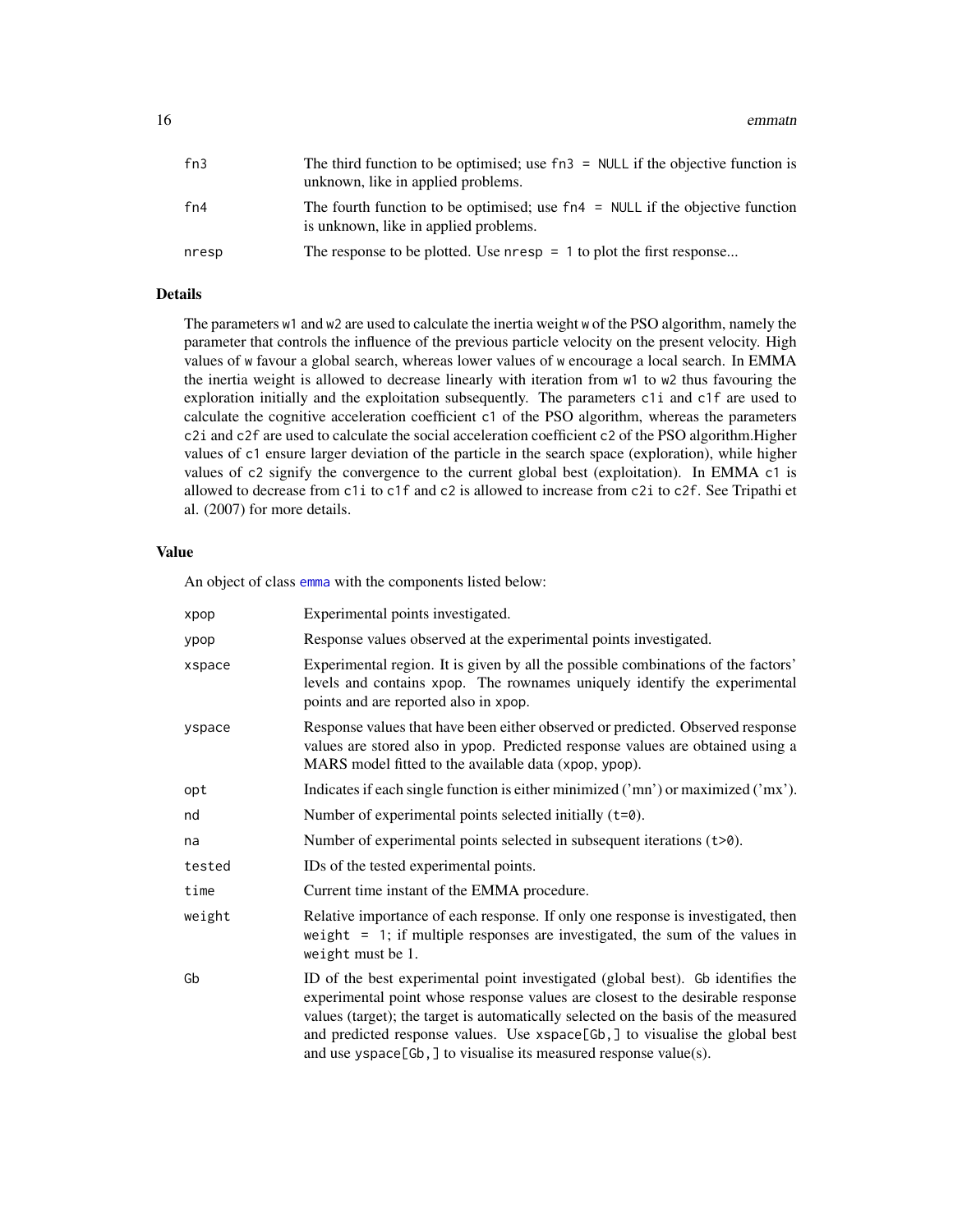#### emmatn and the contract of the contract of the contract of the contract of the contract of the contract of the contract of the contract of the contract of the contract of the contract of the contract of the contract of the

| <b>Pb</b>    | ID of the best experimental point investigated by each particle (personal best).<br>Use xspace[Pb,] to identify the personal bests and use yspace[Pb,] to visu-<br>alise their measured response values. Among the experimental points associated<br>to one particle, the Pb identifies the experimental point that is whose response<br>values are closest to the target. |
|--------------|----------------------------------------------------------------------------------------------------------------------------------------------------------------------------------------------------------------------------------------------------------------------------------------------------------------------------------------------------------------------------|
| Gb.arch      | Archive of the global bests identified. Because the global best changes as new<br>experimental points are investigated, an archive is maintained.                                                                                                                                                                                                                          |
| Pb.arch      | Archive of the personal bests identified. Because the personal bests change as<br>new experimental points are investigated, an archive is maintained.                                                                                                                                                                                                                      |
| $\mathsf{v}$ | Velocities used to update the particles position. The position of a particle is<br>uniquely determined by the predictors' values; it also defines the experiment to<br>be performed. At each step of EMMA, the position of a particle is updated by<br>adding a numerical value (velocity) to the current value of each single predictor.                                  |
| sam.x        | IDs of the experiments that have been selected in the current iteration of the<br>procedure. Use $x$ space[sam.x,] to visualise the experiments to be performed.                                                                                                                                                                                                           |
| add          | Logical. If '0' indicates that an additional experimental point needs to be inves-<br>tigated; if '1' indicates that an additional experimental point is not required.                                                                                                                                                                                                     |

# Author(s)

Laura Villanova, Kate Smith-Miles and Rob J Hyndman

# References

Villanova L., Falcaro P., Carta D., Poli I., Hyndman R., Smith-Miles K. (2010) 'Functionalization of Microarray Devices: Process Optimization Using a Multiobjective PSO and Multiresponse MARS Modelling', IEEE CEC 2010, DOI: 10.1109/CEC.2010.5586165

Carta D., Villanova L., Costacurta S., Patelli A., Poli I., Vezzu' S., Scopece P., Lisi F., Smith-Miles K., Hyndman R. J., Hill A. J., Falcaro P. (2011) 'Method for Optimizing Coating Properties Based on an Evolutionary Algorithm Approach', Analytical Chemistry 83 (16), 6373-6380.

Friedman J. H. (1991) 'Multivariate adaptive regression splines' (with discussion), The Annals of Statistics 19, 1:141.

Tripathi P. K., Bandyopadhyay S., Pal S. K. (2007) 'Multi-objective particle swarm optimization with time variant inertia and acceleration coefficients' Information Sciences, 177, 5033:5049.

# Examples

```
## Not run:
#########################
## 1 response variable ##
#########################
in.name <- c("x1","x2")
nlev <- c(20, 20)
lower <- c(-2.048, -2.048)
upper <- c(2.048, 2.048)
out.name \leftarrow "y"
weight <- 1
```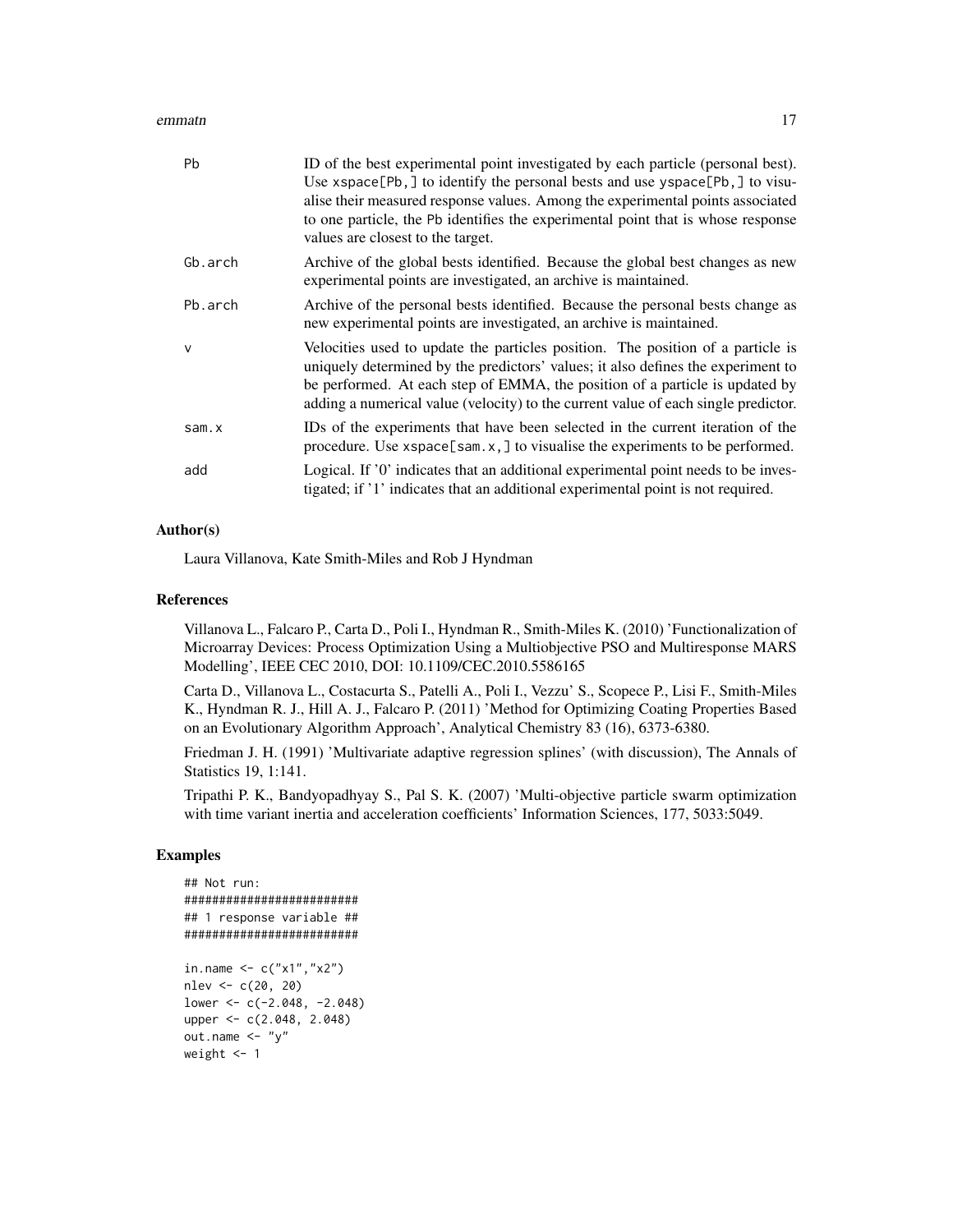```
18 emmatn
```

```
C < -10pr.mut <- c(0.1, 0.07, 0.04, rep(0.01, C-3))
## simulated problem (with known objective function)
tn <- emmat0(in.name, nlev, lower, upper, out.name, nd = 10, fn1 = ackley)
for(t in 1:(C-1))
{
  tn \leq emmatn(t, tn, na = 5, opt = "mn", weight, pr.mut = pr.mut,
graph = "yes", fn1 = ackley)tn <- emmacheck(tn, graph = "no", fn1 = ackley)
}
## applicative problem (with unknown objective function)
tn < - emmat0(in.name, nlev, lower, upper, out.name, nd = 10)
## use the measured response values to manually fill 'tn$ypop'
tn$ypop<-ackley(tn$xpop)
  for(t in 1:(C-1))
  {
    tn \leq emmatn(t, tn, na = 5, opt = "mn", weight, pr.mut = pr.mut,
graph = "yes")
    tn$ypop <- ackley(tn$xpop)
    tn <- emmacheck(tn, graph = "no")
    if(tn$add == 1) tn$ypop<-ackley(tn$xpop)
  }
## End(Not run)
##########################
## 2 response variables ##
##########################
in.name <-c("x1", "x2")nlev <- c(20, 20)
lower <- c(-3, -3)upper <-c(3, 3)out.name <- c("y1", "y2")
weight <- c(0.2, 0.8)
C < -10pr.mut <- c(0.1, 0.07, 0.04, rep(0.01, C-3))
tn <- emmat0(in.name, nlev, lower, upper, out.name, nd = 10, fn1 = ackley,
fn2 = peaks)for(t in 1:(C-1))
  {
   tn \leq emmatn(t, tn, na = 5, opt = c("mn", "mx"), weight,
pr.mut = pr.mut, graph = "yes", fn1 = ackley, fn2 = peaks)
   tn <- emmacheck(tn, graph = "no", fn1 = ackley, fn2 = peaks)
  }
```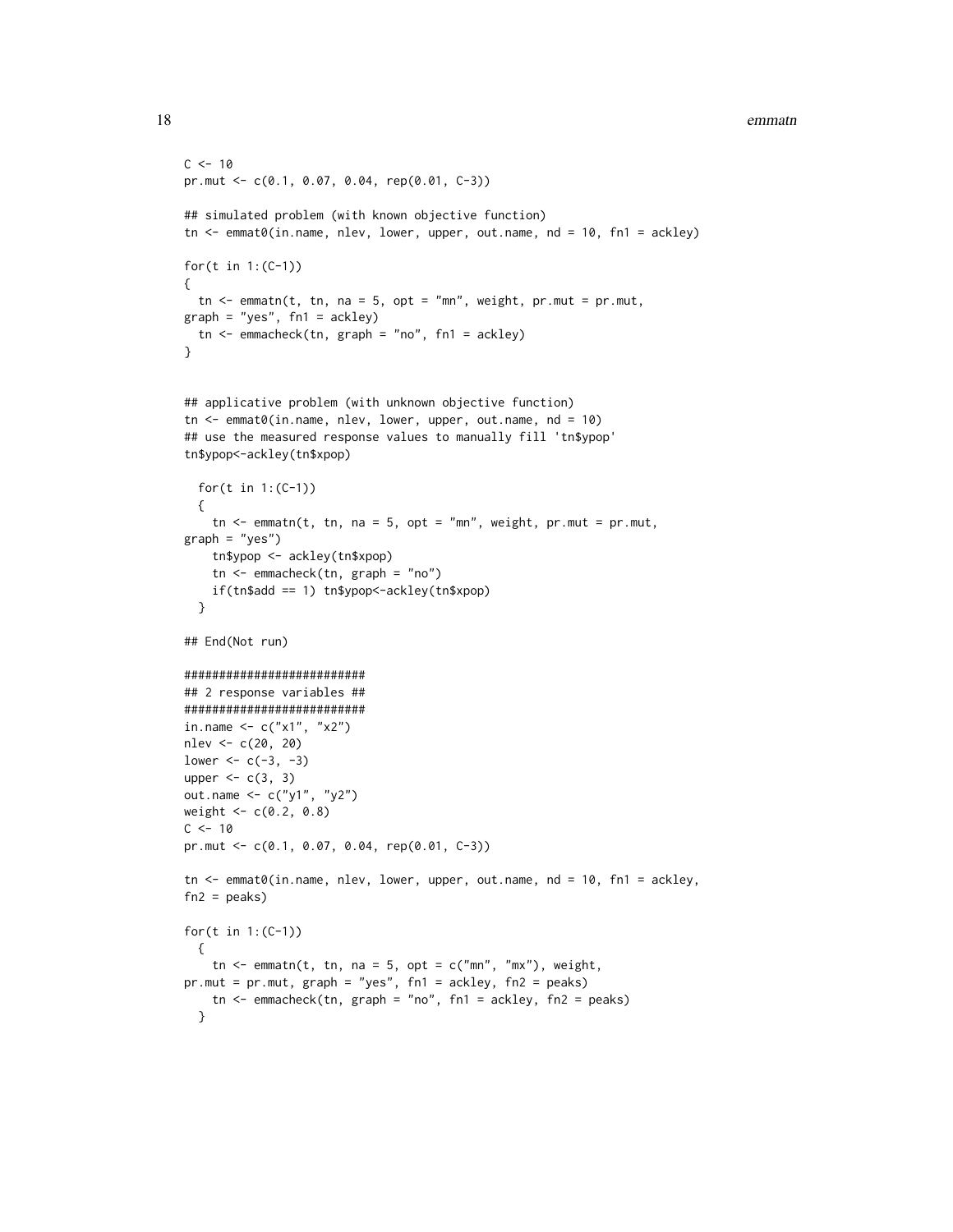<span id="page-18-0"></span>

# Description

Generates a benchmark function with multiple peaks.

#### Usage

peaks(x)

#### Arguments

x A matrix containing the values of the input variables.

### Value

Vector of the same length as x giving the values of the benchmark function.

#### Author(s)

Laura Villanova, Kate Smith-Miles and Rob J Hyndman

#### Examples

```
x1 \leq -\text{seq}(-3, 3, \text{ length} = 50)x2 \leftarrow x1x<-expand.grid(x1, x2)
z \le matrix(peaks(x), nrow = length(x1))
nrz < -nrow(z)ncz < -ncol(z)jet.colors <- colorRampPalette( c("red", "yellow") )
nbcol <- 100
color <- jet.colors(nbcol)
zfacet <- z[-1, -1] + z[-1, -ncz] + z[-nrz, -1] + z[-nrz, -ncz]
facetcol <- cut(zfacet, nbcol)
persp(x1, x2, z, col = color[facetcol], theta = 0, phi = 10,expand = 1, xlab = "x1", ylab = "x2", zlab = "f(x1, x2)",
ticktype = "detailed")
```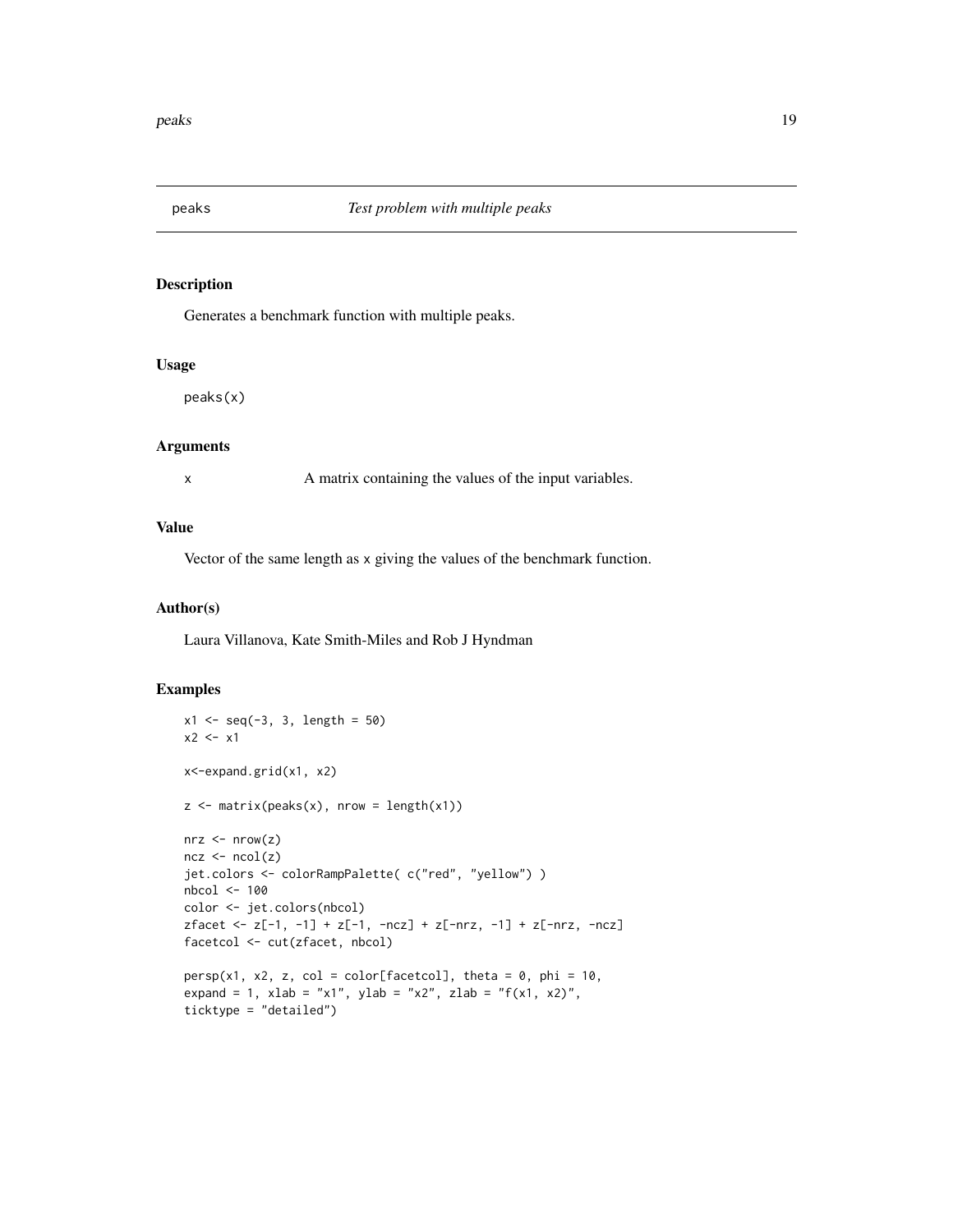<span id="page-19-0"></span>

#### Description

For a problem with 1 response and 2 input variables (factors) plots a 3D graph and shows how the simulation evolves.

#### Usage

## S3 method for class 'emma'  $plot(x, n = 50, fn, C = 10, ...)$ 

#### Arguments

| X  | An object of class 'emma'.                              |
|----|---------------------------------------------------------|
| n  | The number of factors' levels to be plotted.            |
| fn | The optimization function.                              |
| C  | The number of time instants used in the EMMA procedure. |
|    | Other arguments not used.                               |

#### Value

...

#### Author(s)

Laura Villanova, Kate Smith-Miles and Rob J Hyndman

# Examples

```
in.name \leq -c("x1", "x2")nlev <- c(20, 20)
lower <-c(-3, -3)upper <-c(3, 3)out.name \langle - "y"
weight <- 1
C < - 20pr.mut <- c(0.1, 0.07, 0.04, rep(0.01, C-3))
```
emma.peaks<-emma(in.name, nlev, lower, upper, out.name, opt = "mx", nd = 10, na = 5, weight,  $C$ , w1 = 0.7, w2 = 0.4, c1i = 2.5,  $c1f = 0.5$ ,  $c2i = 0.5$ ,  $c2f = 2.5$ ,  $b = 5$ ,  $pr.mut$ ,  $graph = "no",$  $fn1 = peaks)$ 

plot(emma.peaks,  $fn = peaks$ ,  $n = 50$ ,  $C = 20$ )